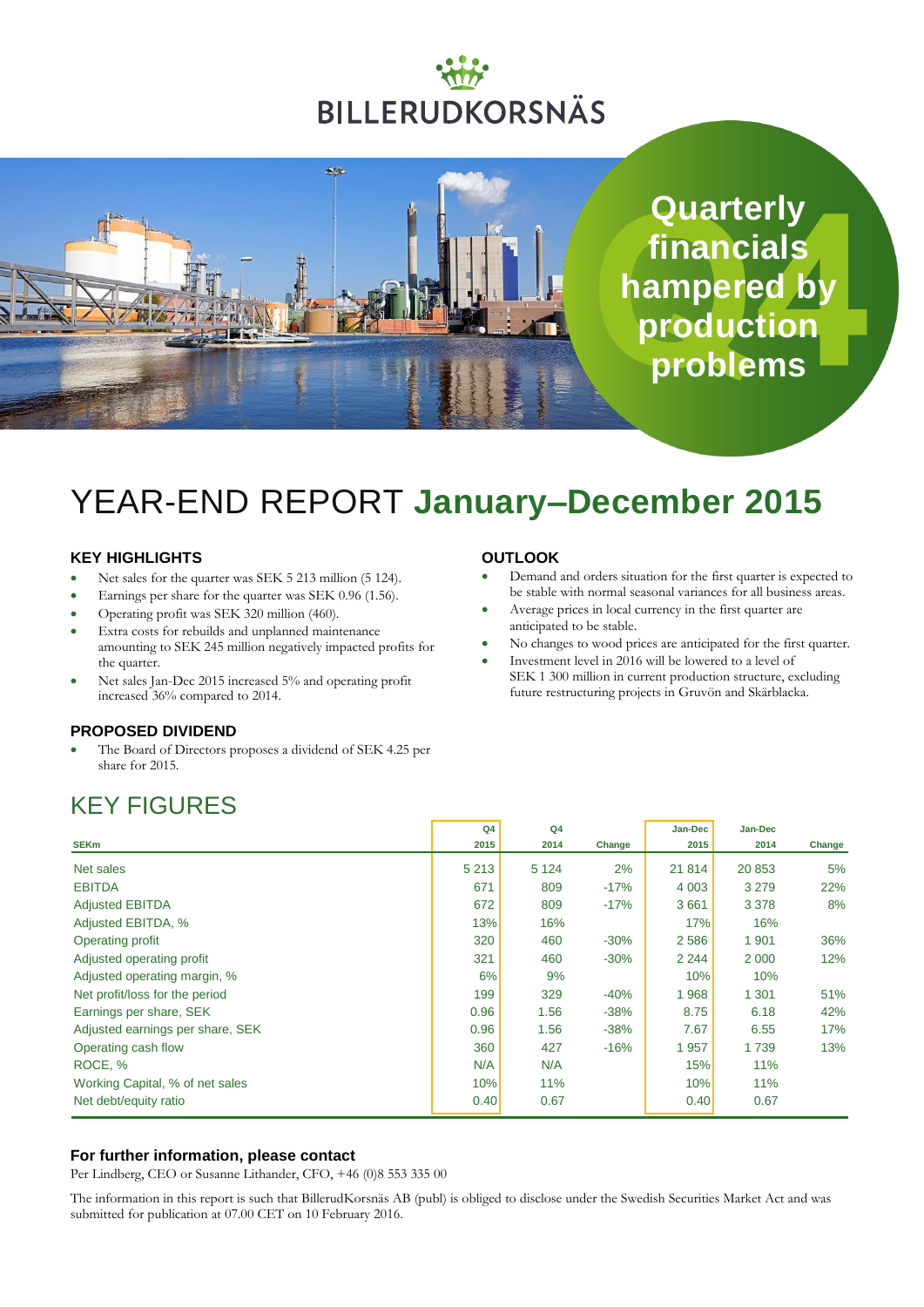

Per Lindberg, *President and CEO*

SEK 5 213 m **NET SALES**

SEK 320 m **OPERATING PROFIT**

6% **OPERATING MARGIN**

# Comments by CEO Quarterly financials hampered by production problems

"In spite of a strong full-year performance, the isolated result for the fourth quarter is a disappointment. We have had a tough quarter with lost volumes and extra costs, but several of our production units have set new production records, and we have grown in accordance with our targets in business area Consumer board. The overall business situation is satisfactory with stable demand and pricing, and the drop in the Q4 results are due to internal factors only."

#### **THE RESULT**

The operating profit for the quarter was SEK 320 million, burdened with approximately SEK 245 million in unplanned extra costs. The extra costs have occurred during rebuilds and cost overruns in maintenance in our mills. We have run into technical problems that have taken longer than planned to fix and caused major cost overruns and loss of volumes, and on top of that a flooding in Beetham. Total extra cost for rebuilds and rebuild related production volume losses is approximately SEK 150 million, and cost increases for maintenance an additional SEK 95 million. We are not at all happy with our fourth quarter performance and we have to learn from this. Hence, we have decided to postpone the final phase of the build-out of the board machine in Frövi that was planned for 2016. Capacity is already built to run 525 ktonnes in 2018. This will make the investment level in 2016 approximately SEK 1 300 million excluding future restructuring projects in Gruvön and Skärblacka.

#### **MARKET OUTLOOK**

The overall market has been stable and we expect this to continue with normal demand patterns and small variations in local pricing.

For business area Packaging Paper the markets remained stable with seasonal variance during the fourth quarter. As anticipated we saw a lower than normal brown sack paper market. Prices in local currency were stable compared to previous quarter with slight deterioration in brown sack paper. We have not run our production at full capacity during the quarter and we have chosen to produce pulp instead of paper in some units.

In spite of the production problems during the quarter and the associated tight delivery situation in Consumer Board the business area has managed to deliver a 6% volume growth year over year.

Business area Containerboard shows a solid strong performance. Fluting demand continued to be strong with improved prices. The liner segment also showed a stable demand and pricing.

#### **STRATEGY**

A key part of our strategy is innovation. Since 2013, we have five-folded the number of development projects, we have increased our investments in R&D with 180% and doubled the R&D headcount. We will continue this expansion of innovation capability in 2016. We believe that these efforts and projects will be crucial elements to strengthen our product portfolio even further and thereby contribute substantially to our profitable growth.

Our innovation efforts are not only directed towards better and unique materials but also towards expanding new service and business models. One example is the complete incorporation of the "Managed Packaging" business model from Paccess into Containerboard during 2016. This means that we can fully utilize the business model of managed packaging and grow the solution based side of our business, and as a consequence we rename Containerboard to Corrugated Solutions. Other examples of new business models taking off are the two complete packaging systems from FibreForm Packaging and the three Axello Zap systems sold during last year.

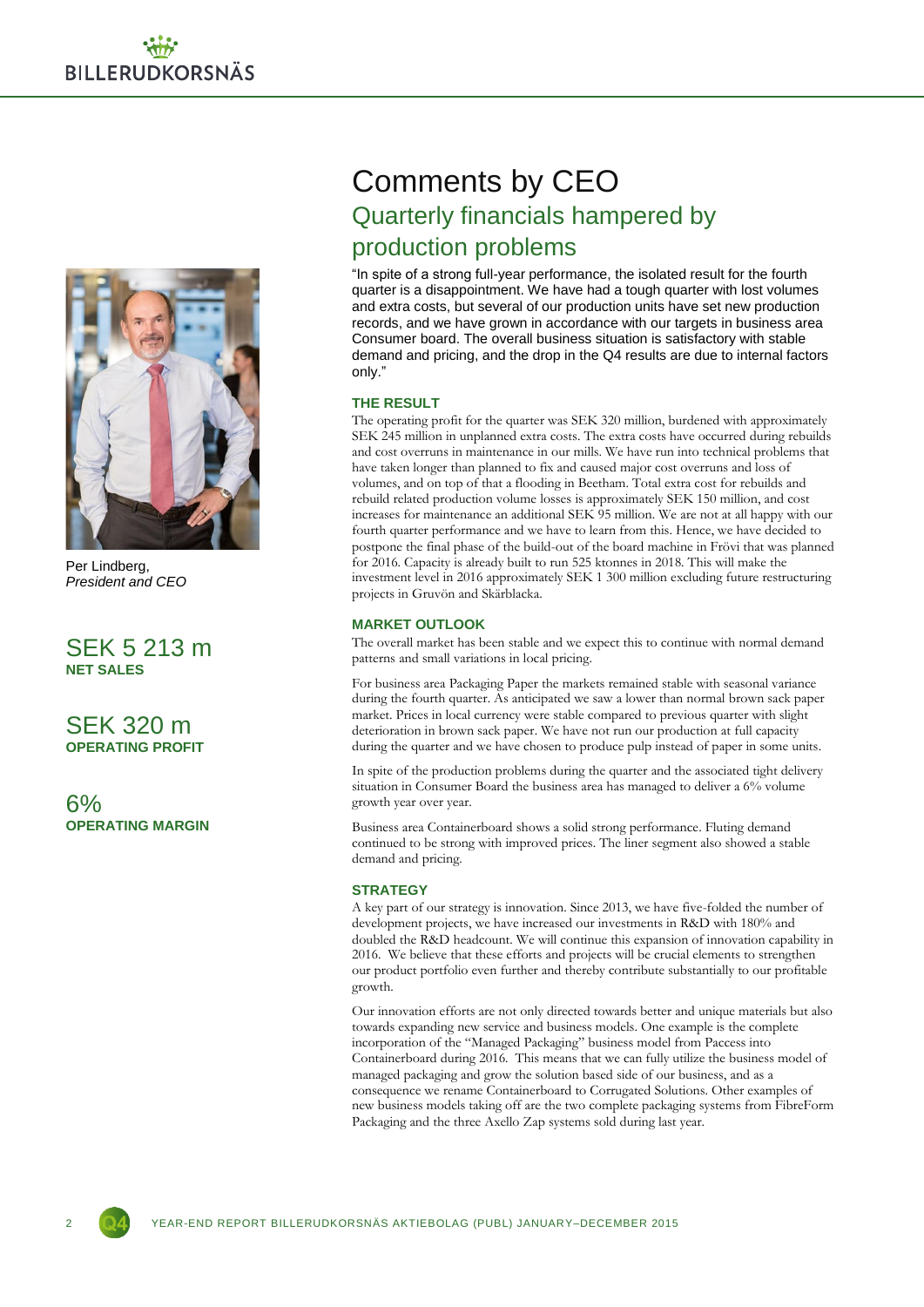**Lower net sales than the previous quarter combined with higher personnel and maintenance cost led to a negative profit development.**

**Quarterly sales in line with last year but profit was negatively impacted by increased maintenance costs as well as production losses.**

#### **OPERATING MARGIN TARGET LEVEL >10%**



#### **ADJUSTED OPERATING MARGIN TARGET LEVEL >10%**



### Sales and results

#### **Q4 2015 COMPARED TO Q3 2015**

Net sales for the fourth quarter were 5% lower than previous quarter. The group was impacted by reduced sales for Packaging Paper, mainly due to seasonality and price reductions for pulp combined with negative volume effects after the rebuild in Skärblacka. Due to heavy rain in northern England beginning of December, our production facility in Beetham was flooded which further added to the production shortfall. Consumer board was affected by production losses after the rebuild of the board machine in Frövi and Containerboard lost volumes due to issues related to PM6 in Gruvön.

Operating profit, excluding effects related to Latgran and Tervasaari, decreased by 53% following lower sales and production losses combined with increased maintenance costs. The third quarter was also positively impacted by seasonally lower personnel costs during the vacation period.

#### **Q4 2015 COMPARED TO Q4 2014**

Net sales as well as volumes for the fourth quarter were slightly above net sales for the corresponding period last year, despite the negative effect from the Latgran divesture. Volumes for Consumer Board grew well above the 4-5% growth target and Packaging Paper grew by 3% mainly due to increased pulp sales. Containerboard volumes remained on the same level as last year.

Despite net sales being somewhat above last year's level, profit was reduced as a consequence of both increased maintenance costs during the quarter as well as production losses following startup problems in Frövi and Skärblacka.

#### **CHANGE IN OPERATING PROFIT Q4 2015 COMPARED TO Q4 2014, SEKm**





\* Effects of exchange rate fluctuations totalling SEK 156 million comprise the following components: change in spot rates SEK 134 million, currency hedging SEK 147 million and currency effects from revaluation of trade receivables and payments from customers SEK -125 million.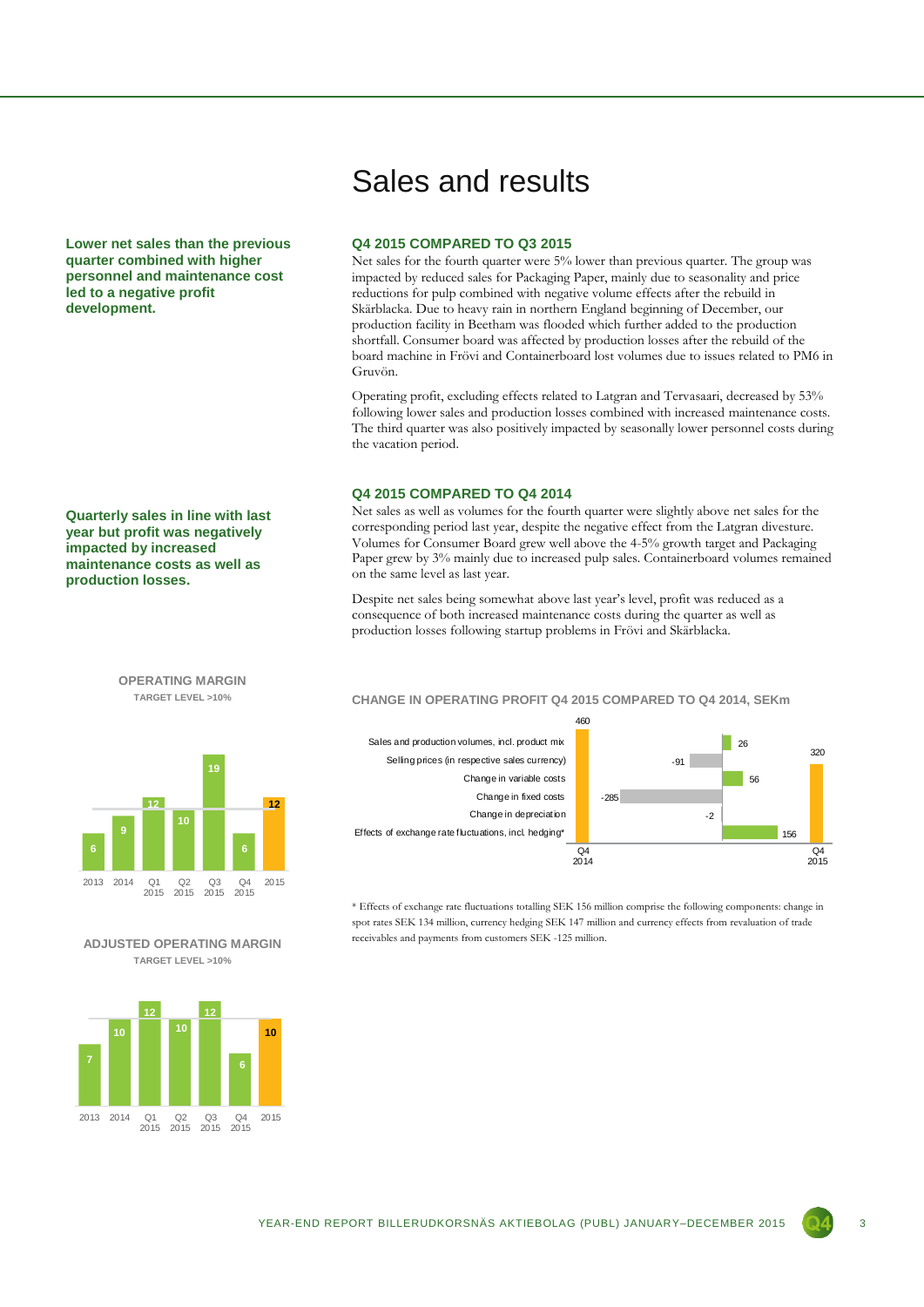

**The underlying operating profit for the Group increased with 12% mainly due to a favorable currency situation.**

#### **FULL YEAR 2015 COMPARED TO FULL YEAR 2014**

The favorable currency development continued to have an impact on net sales which increased by 5% despite the divestment of Latgran. The liquid packaging board segment continued to grow and business area Consumer Board showed a 6% volume increase. Business area Packaging Paper reported volumes in line with last year. Decrease in brown sack paper volumes was offset with higher pulp sales. Containerboard was negatively impacted by volume losses in connection to the rebuild of PM6 in Gruvön.

The adjusted operating profit for the Group increased with 12% mainly due to the positive currency impact. The positive currency effect on sales was to some extent offset by a negative impact on externally purchased material. Operating margin developed favorable and reached 12%. Excluding the effects related to non-recurring items, operating margin improved compared to previous year and the Group reached the 10% target.

#### **CHANGE IN OPERATING PROFIT FULL YEAR 2015 COMPARED TO FULL YEAR 2014, SEKm**



\* Effects of exchange rate fluctuations totalling SEK 822 million comprise the following components: change in spot rates SEK 878 million, currency hedging SEK 128 million and currency effects from revaluation of trade receivables and payments from customers SEK -184 million.

#### **NON-RECURRING ITEMS**

During the year the company had non-recurring items impacting the operating profit positively with SEK 342 million.

Non-recurring items consist of capital gains from the divestiture of SIA Latgran, amounting to SEK 440 million and provision for closure of Tervasaari site, amounting to SEK -98 million. Non-recurring items are reported as part of "Other units".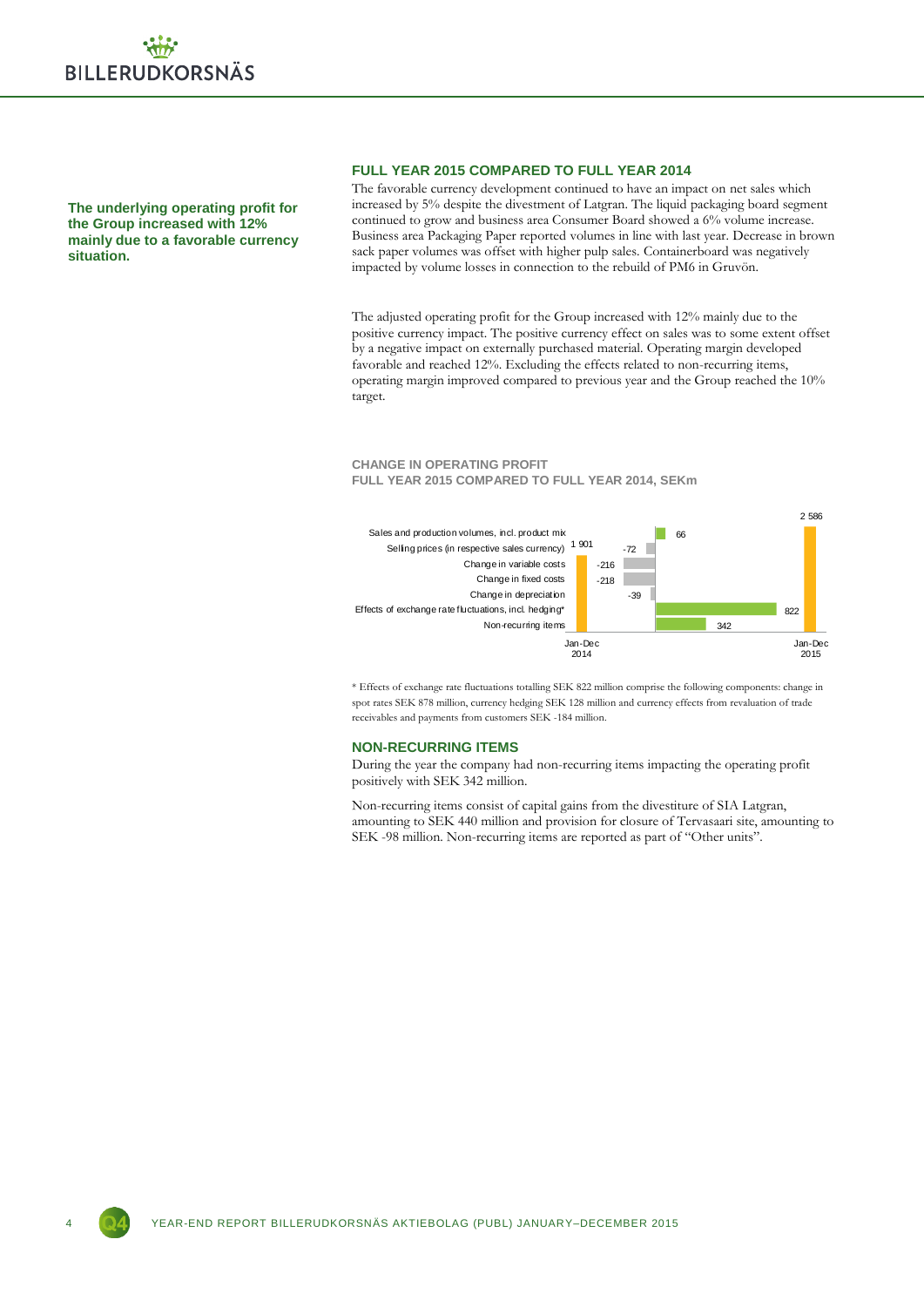### **Packaging Paper** business area

#### KRAFT AND SACK PAPER FOR CUSTOMERS WITH TOUGH DEMANDS

The Packaging Paper business area offers kraft and sack paper of premium quality plus smart solutions for customers in the industrial, medical and consumer segments. The business area also sells surplus pulp that BillerudKorsnäs does not use in its own production<sup>1</sup>. The business areas largest markets are Europe and Asia.

#### **SHARE OF GROUP'S NET SALES Q4 2015**







#### **KEY FIGURES**

|                               | Quarter |        | <b>Full year</b> |         |  |
|-------------------------------|---------|--------|------------------|---------|--|
| <b>SEKm</b>                   | Q4-15   | Q4-14  | 2015             | 2014    |  |
| Net sales                     | 2 0 2 0 | 1959   | 8 5 5 2          | 8 1 0 1 |  |
| Net operating expenses, other | $-1768$ | -1 656 | -7 096           | -6928   |  |
| <b>EBITDA</b>                 | 252     | 303    | 1456             | 1 173   |  |
| EBITDA, %                     | 12%     | 15%    | 17%              | 14%     |  |
| <b>Operating profit/loss</b>  | 131     | 183    | 971              | 701     |  |
| Operating margin, %           | 6%      | 9%     | 11%              | 9%      |  |
| Sales volumes, ktonnes        | 281     | 275    | 1 1 6 3          | 1 167   |  |
| whereof packaging paper       | 167     | 173    | 733              | 776     |  |

#### **Q4 2015 COMPARED TO Q4 2014**

Due to rebuild of PM 9 in Skärblacka and the timing of the annual maintenance shutdown in Skärblacka the operating profit dropped by 28%. Net sales increased with 3% compared to Q4 2014. The lower sales volume of brown sack paper was offset by higher volumes of market pulp. The prices in local currency were on the same level as last year except for brown sack paper.

#### **FULL YEAR 2015 COMPARED TO FULL YEAR 2014**

Due to a favourable currency situation and product mix, net sales increased with 6% compared to 2014, despite unchanged sales volume.

The increased net sales combined with a cost level in line with last year led to an improvement of operating profit with 39%.The volumes of Packaging paper remained stable for the year as higher market pulp sales volumes compensated the temporary lower volumes of sack paper. The kraft paper market remained stable during the year. BillerudKorsnäs' non-integrated production units suffered from higher pulp costs.

#### **MARKET DEVELOPMENT**

The market situation remained stable with seasonal variance during the fourth quarter, and a lower than normal brown sack paper market. Prices in local currency were stable compared to previous quarter except for brown sack paper.

The market for NBSK pulp weakened somewhat during the quarter compared with the previous quarter. Prices decreased to approximately USD 800 per tonne at the end of the quarter, compared to approximately USD 830 at the end of the third quarter.

#### **OUTLOOK**

1

During next quarter the overall Packaging paper sales are expected to be stronger as the rebuild of PM 9 in Skärblacka will increase the sales volume. Kraft paper market remains stable and the sack paper market is expected to be on normal level. Prices in local currency are expected to be stable in the coming quarter except for the brown sack paper where the market situation is slightly below expectation.

<sup>&</sup>lt;sup>1</sup> The Packaging Paper business area buys and sells pulp at market price. The Group's net exposure in market pulp is estimated to average approximately 150 ktonnes annually.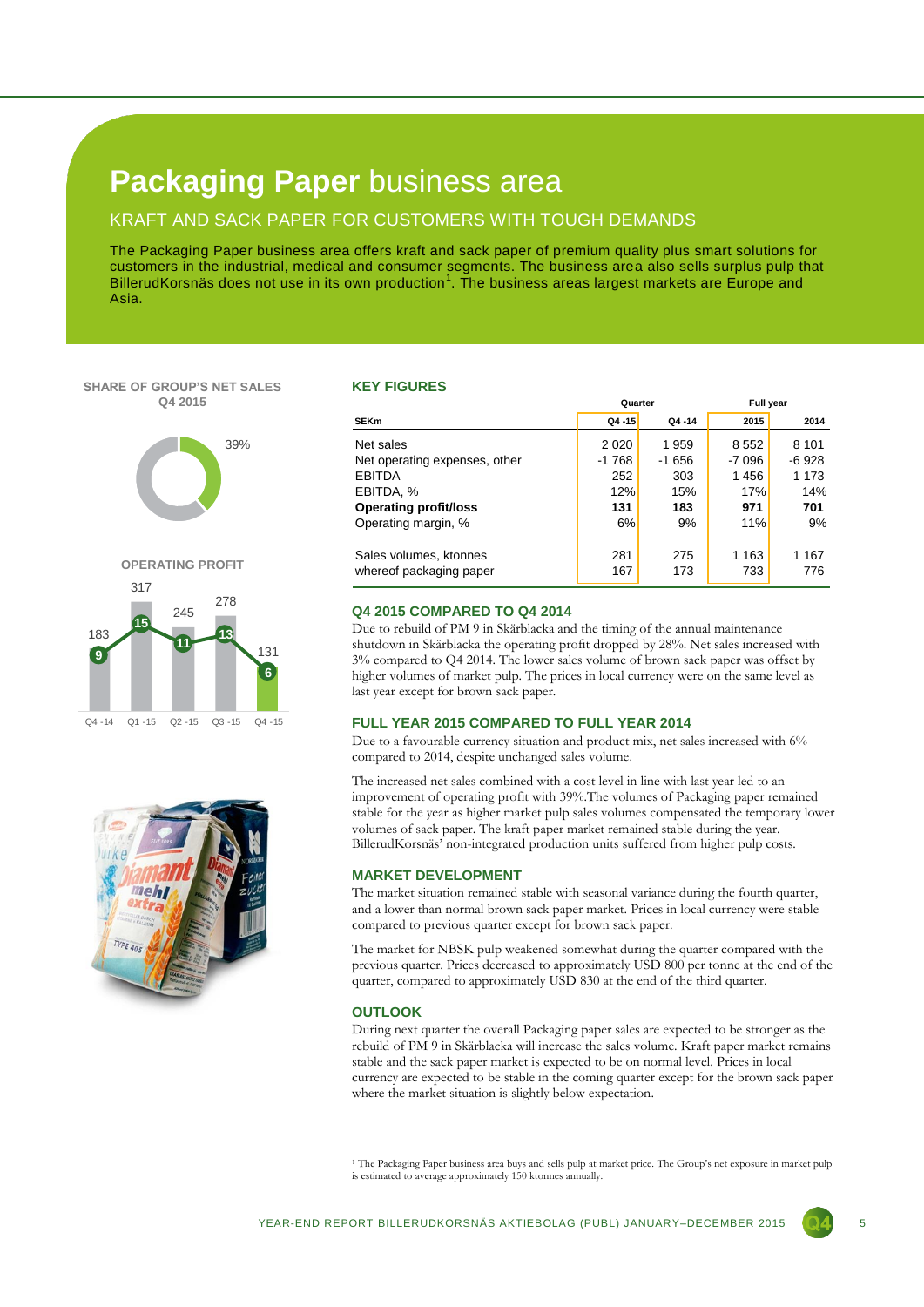### **Consumer Board** business area

### LIQUID PACKAGING BOARD AND CARTONBOARD WITH UNIQUE PROPERTIES

The Consumer Board business area delivers packaging solutions made from high-quality cartonboard for beverages, foods and other consumer goods. Smart solutions in function, design and material selection add further value for the customer. Europe is the largest market.

#### **SHARE OF GROUP'S NET SALES Q4 2015**







#### **KEY FIGURES**

|                               | Quarter |         | <b>Full year</b> |         |  |
|-------------------------------|---------|---------|------------------|---------|--|
| <b>SEKm</b>                   | Q4-15   | Q4-14   | 2015             | 2014    |  |
| Net sales                     | 1933    | 1768    | 8 0 0 6          | 7436    |  |
| Net operating expenses, other | $-1638$ | $-1414$ | -6 349           | -5 852  |  |
| <b>EBITDA</b>                 | 295     | 354     | 1657             | 1584    |  |
| EBITDA, %                     | 15%     | 20%     | 21%              | 21%     |  |
| <b>Operating profit/loss</b>  | 120     | 186     | 954              | 915     |  |
| Operating margin, %           | 6%      | 11%     | 12%              | 12%     |  |
|                               |         |         |                  |         |  |
| Sales volumes, ktonnes        | 257     | 235     | 1 065            | 1 0 0 4 |  |

#### **Q4 2015 COMPARED TO Q4 2014**

Due to higher sales volumes and more favourable currency exchange rates, net sales increased with approximately 9% compared to Q4 2014. Sales volume increased with 9% which is above the targeted growth rate, partly because of low deliveries in Q4 2014.

Higher fixed costs and production losses mainly in Frövi led to a lower operating profit compared to Q4 2014. During the quarter, the production unit in Frövi had an annual maintenance shutdown and an extensive rebuild of KM5 in Frövi. The rebuild aims at increasing production capacity to support business area Consumer Board's volume growth. During start-up of the machine after the rebuild there were extensive unpredictable technical disturbances which resulted in uneven production volume and major production losses. Also the production unit in Gävle has incurred some additional costs in the fourth quarter following the annual maintenance shutdown in the end of the third quarter.

#### **FULL YEAR 2015 COMPARED TO FULL YEAR 2014**

Due to higher sales volume and a favourable development of the currency exchange rate, net sales increased with 8% compared to 2014. Sales volume increased with 6% which is above the targeted growth rate.

The increased net sales, to some extent offset by higher costs, led to improved operating profit with 4%. The increase in variable costs was mainly due to the weaker SEK. Consumer board as a total has a low overall currency exposure.

#### **MARKET DEVELOPMENT**

The order situation for liquid packaging board and cartonboard in the fourth quarter was stable and satisfactory with normal seasonal variances. There is delivery pressure from our main markets. Prices in local currency were stable compared to the previous quarter.

#### **OUTLOOK**

Order situation for liquid packaging board and cartonboard are expected to continue to be stable and satisfactory with normal seasonal variances. Deliveries in the first quarter 2016 might be below the targeted growth rate due to the production losses in the fourth quarter.

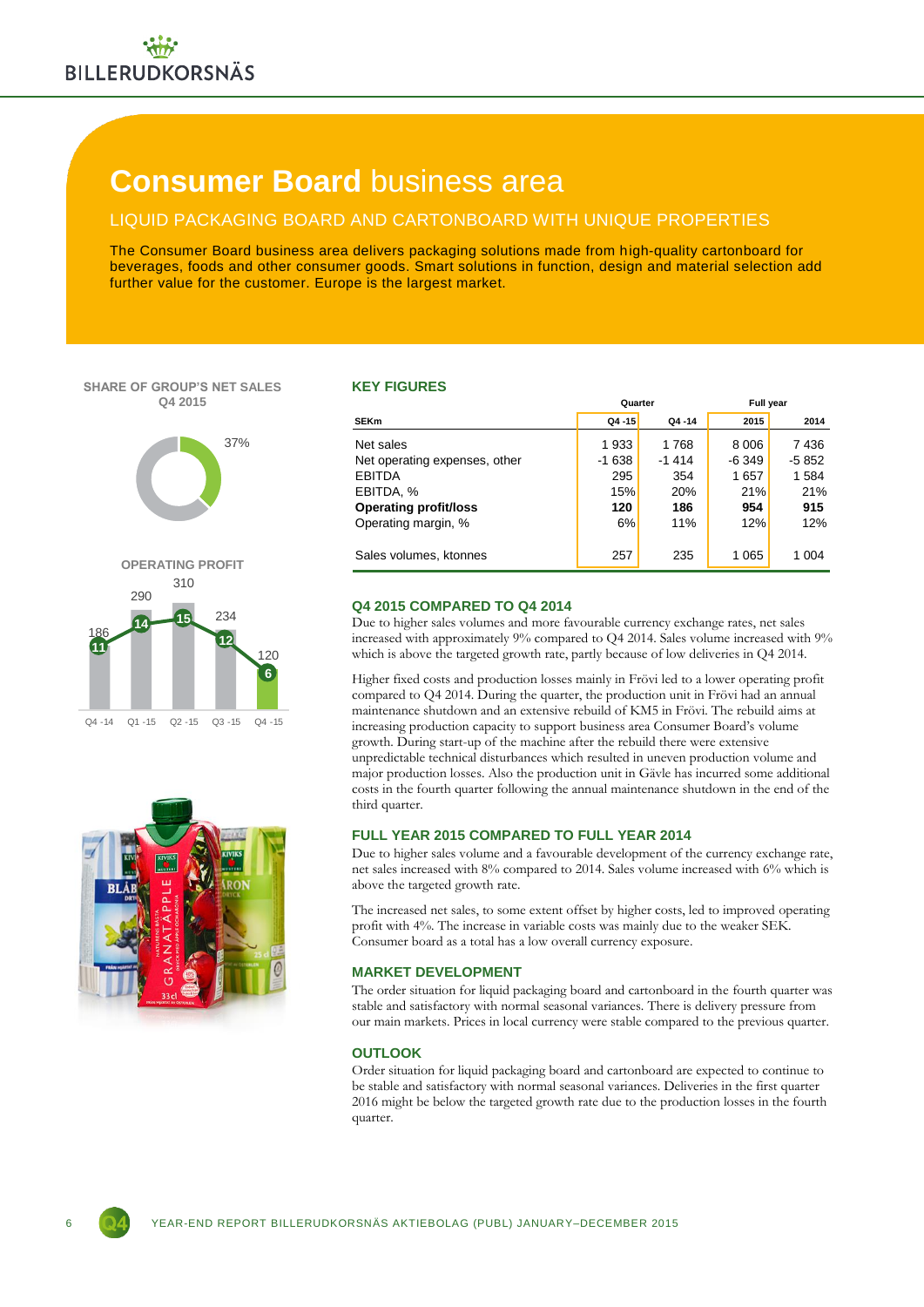### **Containerboard** business area

#### STRONG FLUTING AND LINER ADD VALUE

Strong and light materials from the Containerboard business area are used in corrugated boxes for fragile goods and demanding distribution systems. Supply chain solutions for packaging optimisation are a key component of the offer. The business area includes Paccess, which strengthens BillerudKorsnäs' pos ition to bring smarter packaging solutions to brand owners, and is a further step in challenging conventional packaging. Europe is the largest market.

#### **SHARE OF GROUP'S NET SALES Q4 2015**



**OPERATING PROFIT**





#### **KEY FIGURES**

|                               | Quarter   |           | <b>Full vear</b> |         |
|-------------------------------|-----------|-----------|------------------|---------|
| <b>SEKm</b>                   | $Q4 - 15$ | $Q4 - 14$ | 2015             | 2014    |
| Net sales                     | 880       | 816       | 3 3 2 9          | 3 1 4 8 |
| Net operating expenses, other | -676      | -654      | $-2605$          | $-2560$ |
| <b>EBITDA</b>                 | 204       | 162       | 724              | 588     |
| EBITDA, %                     | 23%       | 20%       | 22%              | 19%     |
| <b>Operating profit/loss</b>  | 160       | 120       | 551              | 416     |
| Operating margin, %           | 18%       | 15%       | 17%              | 13%     |
| Sales volumes, ktonnes        | 132       | 134       | 506              | 528     |
|                               |           |           |                  |         |

#### **Q4 2015 COMPARED TO Q4 2014**

Net sales increased with 8% mainly due to increased prices for fluting and more favourable currency rates partly offset by lower prices for liner. The volumes for liner developed positively compared to last year, while fluting remained stable.

The operating profit increased with 33% or SEK 40 million mainly due to increased sales, lower variable costs and improved contribution from Paccess partly offset by costs for the maintenance shutdown in Skärblacka. In 2014 the maintenance stop for Skärblacka took place in Q3.

#### **FULL YEAR 2015 COMPARED TO FULL YEAR 2014**

Net sales increased with 6%. Loss of volume during the rebuild of PM6 in Gruvön was partly compensated by increased volume of liner. Price in local currency moved in opposite directions for fluting and liner, positive development for fluting while liner was slightly down compared with 2014. Currency effects had a favourable impact on net sales compared to the previous year.

Operating profit increased with 32% or SEK 135 million mainly due to increased sales and increased positive contribution from Paccess, partly offset by higher variable costs.

#### **MARKET DEVELOPMENT**

Order book and delivered volume was stable for fluting and liner. Prices for fluting continued to increase even though the trend in local currency is slightly less positive than previously. Prices for liner were stable. Paccess continued to grow successfully and take on-board new business.

#### **OUTLOOK**

In general, the market for both fluting and liner is estimated to be stable during next quarter. Prices are expected to stabilize for fluting while an increased pressure on liner prices is foreseen as a consequence from strong competition.

The increased capacity from the rebuild of PM6 in Gruvön will continue to come through gradually and together with already achieved improved quality further enhanced BillerudKorsnäs' position as market leader for primary fibre based fluting.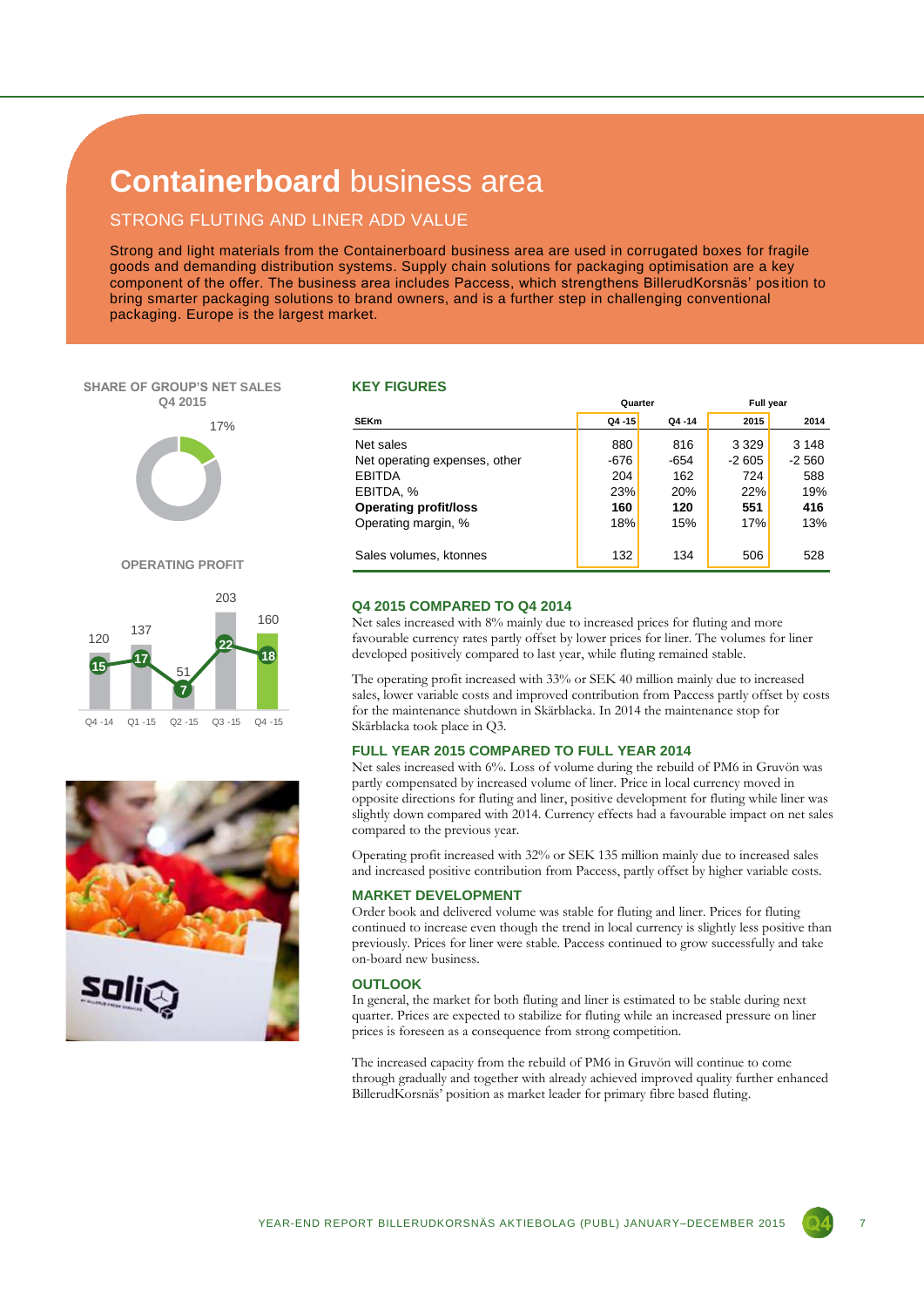## Currency hedging

**SEK 30 million earnings impact for the quarter.**

During the fourth quarter 2015, net flows were hedged at EUR/SEK 9.51 (8.93), USD/SEK 8.51 (6.63) and GBP/SEK 13.04 (10.66). Currency hedging had an overall earnings impact of SEK 30 million (-117) for the fourth quarter and SEK -125 million (-253) for 2015 in total (compared to no hedging).

The outstanding forward exchange contracts at 31 December 2015 had a market value of SEK 117 million, whereof SEK 24 million is the part of the contracts matched by trade receivables that has affected earnings in the fourth quarter. Accordingly, other contracts had a market value of SEK 93 million.

#### **Currency Q1 -16 Q2 -16 Q3-16 Q4-16 Q1-17 Total 15 months** EUR Share of net flow 79% 78% 74% 22% - 51% Rate 6 9.51 9.49 9.51 9.57 - 9.51 USD Share of net flow 75% 68% 56% 12% - 43% Rate 8.48 8.49 8.54 8.63 - 8.51 GBP Share of net flow 30% - - - - - - - - 6% Rate 13.04 - - 13.04 **Market value of currency 36 34 35 12 - 117**

### **EUR, USD AND GBP AND EXCHANGE RATES AGAINST SEK (31 DECEMBER 2015)**

**HEDGED PORTION OF THE FORECASTED CURRENCY FLOWS FOR** 

\*On 31 December 2015

**contracts\*** 

The currency hedging policy is to hedge 0-80% of forecasted net flows over the coming 15 months. Any deviation from the policy must be approved by the Board of Directors.

### Investments and capital employed

Gross investments amounted to SEK 550 million (480) for the fourth quarter and SEK 1 710 million (1 384) for the full year 2015. Investments for 2016 will amount to approximately SEK 1 300 million and does not include any rebuilds. This excludes future restructuring projects in Gruvön and Skärblacka.

Capital employed at 31 December 2015 amounted to SEK 17 397 million (17 828). Return on capital employed (ROCE), calculated over the past 12-month period, amounted to 15% (11%). The increase in ROCE is explained by the capital gain from the Latgran divestiture. ROCE excluding non-recurring items reached 13%. Return on equity was 16% (13%).



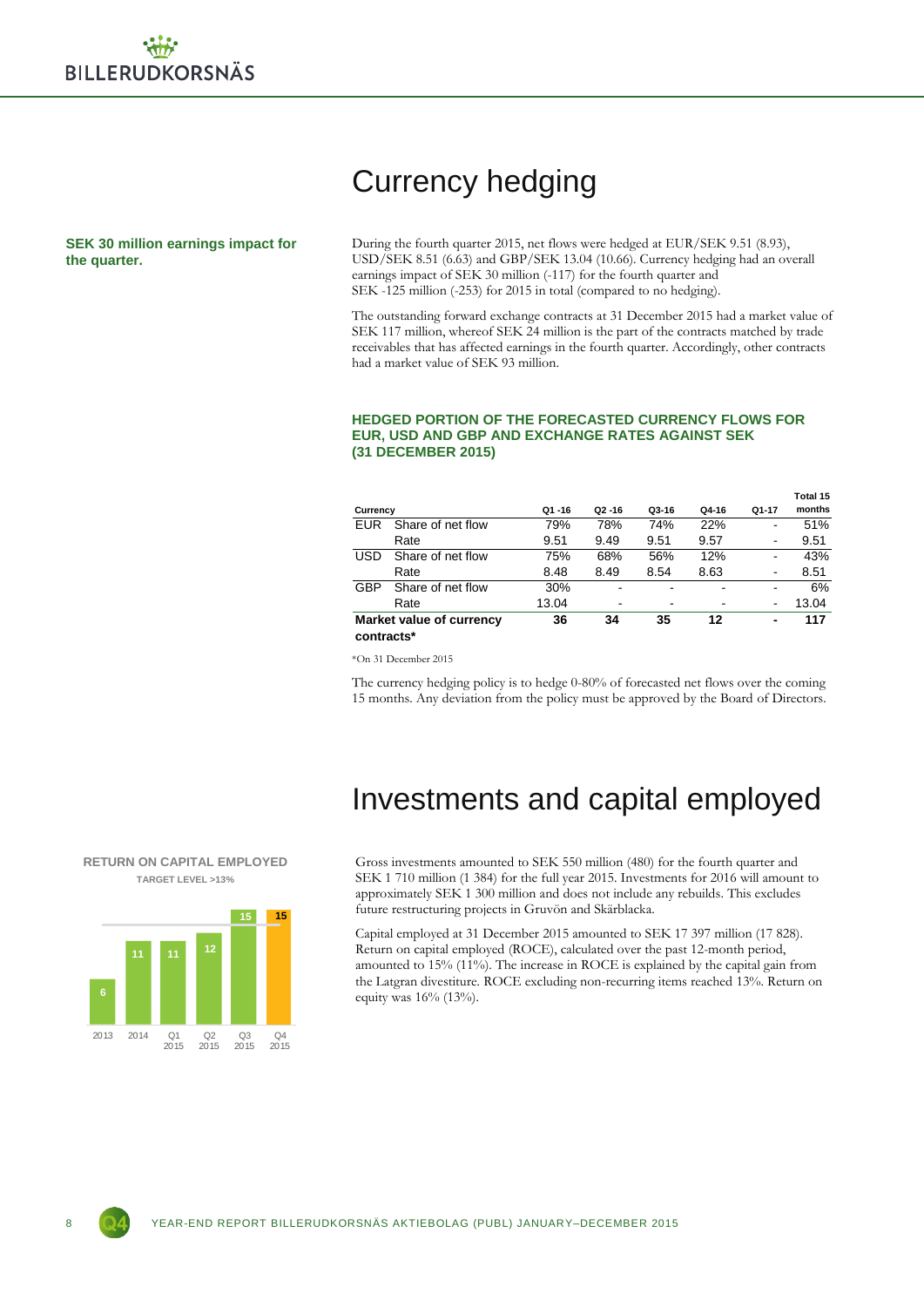#### **NET DEBT/EQUITY RATIO TARGET LEVEL <0.9**



# Cash flow and financial position

#### **SUMMARY CASH FLOW STATEMENT**

|                                     | Quarter   |           | Jan-Dec |          |  |  |
|-------------------------------------|-----------|-----------|---------|----------|--|--|
| <b>SEKm</b>                         | $Q4 - 15$ | $Q4 - 14$ | 2015    | 2014     |  |  |
| Operating surplus, etc.             | 692       | 857       | 3622    | 3 2 4 8  |  |  |
| Change in working capital, etc.     | 222       | -33       | 120     | 236      |  |  |
| Net financial items, taxes, etc.    | $-10$     | 75        | -84     | $-369$   |  |  |
| Cash flow from operating activities | 904       | 899       | 3658    | 3 1 1 5  |  |  |
| Current net investments             | $-544$    | $-472$    | $-1701$ | $-1.376$ |  |  |
| Operating cash flow                 | 360       | 427       | 1957    | 1739     |  |  |

Operating cash flow in 2015 amounted to SEK 1 957 million (1 739). The increase was mainly due to improved operating profit and repayment of preliminary tax payments of approximately SEK 300 million. Working capital in relation to net sales was 10%, compared with 12 % previous quarter, and the company continues to implement activities to keep the ratio at the target level 10%.

Net interest-bearing debt on 31 December 2015 was SEK 4 979 million (7 124). The Group's net debt/equity ratio at the end of the period was 0.40 (0.67). BillerudKorsnäs' financial target for net debt/equity ratio is to be less than 0.90.

### Financing

Interest-bearing debt amounted to SEK 4 395 million, a decrease of SEK 526 million since the previous quarter and a decrease of SEK 2 694 million compared to year end 2014. The decrease of interest bearing debt in the quarter was mainly due to the operating cash flow. A term loan of SEK 600 million, one bond loan of SEK 150 million and commercial papers of SEK 248 million was repaid in the quarter and SEK 300 million of long term debt was raised. Other changes in interest bearing debt in the quarter amounted to SEK 172 million.

The syndicated revolving credit facility of SEK 5 500 million matures in 2019.

|                                    |             | Maturity, years |         |       | Total    |
|------------------------------------|-------------|-----------------|---------|-------|----------|
| Loan                               | Limit, SEKm | $0 - 1$         | $1 - 2$ | $2-$  | utilized |
| Syndicated credit facilities       | 5 500       |                 |         |       | $\Omega$ |
| Term loans                         |             | 400             |         | 700   | 1 100    |
| Bond loans within MTN program      | 5 0 0 0     | 400             | 300     | 1 500 | 2 2 0 0  |
| Other bond loans                   |             |                 |         |       | 0        |
| Commercial paper                   | 3 0 0 0     | 349             |         |       | 349      |
| Term Ioan, Bomhus Energi AB        |             | 38              | 39      | 487   | 564      |
| Other interest-bearing liabilities |             | 181             |         |       | 182      |
| Group total                        |             | 1 3 6 8         | 340     | 2687  | 4 3 9 5  |



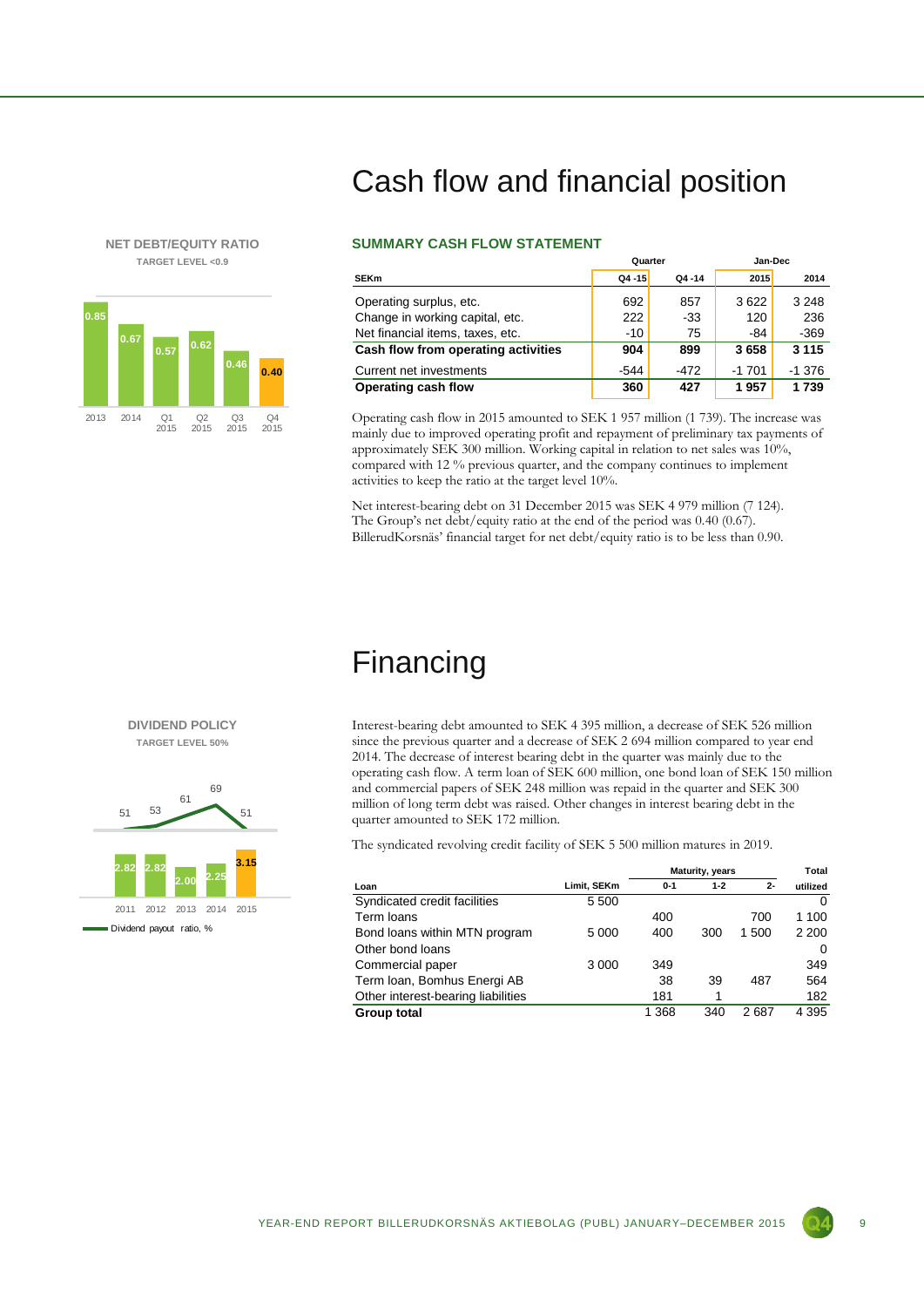### Taxes

The tax cost 2015 amounted to SEK 443 million, equal to approximately 18% of profit before tax. The low tax cost for 2015 is mainly explained by the non-taxable capital gain from the divestiture of SIA Latgran.

The tax cost for 2014 amounted to SEK 352 million, equal to approximately 21% of profit before tax.

### Seasonal effects

BillerudKorsnäs' business is to a relatively limited extent subject to seasonal fluctuations. The greatest impact is from periodic maintenance shutdowns, during which the unit concerned is idle for approximately a week. The loss of production results in somewhat lower deliveries over an extended period before, during and after the shutdown.

#### **PLANNED MAINTENANCE SHUTDOWNS**

In addition to on-going maintenance during production, BillerudKorsnäs' production units normally also require more extensive maintenance at some time during the year. In order to carry out maintenance, production of pulp, paper and board is stopped. The cost of a maintenance shutdown mainly comprises the loss of volume related to the shutdown and fixed costs, mainly in the form of costs of maintenance and overtime work, as well as - to some extent - variable costs such as higher consumption of electricity and wood when production is restarted. The effects of shutdowns on earnings vary depending on the extent of measures carried out, their nature and the actual length of the shutdown. The estimated cost of shutdown is an assessment of the impact on earnings of a normal shutdown, compared to a quarter during which no periodic maintenance shutdown takes place.

#### **ESTIMATED MAINTENANCE SHUTDOWN COST**

| Production<br>units | Estimated<br>shutdown cost <sup>1</sup> | Estimated breakdown of shutdown cost by<br>business area |                          |                     | <b>Planned dates of</b><br>maintenance shutdown |
|---------------------|-----------------------------------------|----------------------------------------------------------|--------------------------|---------------------|-------------------------------------------------|
|                     | <b>SEKm</b>                             | Packaging<br>Paper                                       | Consumer<br><b>Board</b> | Container-<br>board | 2016   2015<br>12014                            |
| Gävle               | ~140                                    | $~1.5\%$                                                 | $~1.80\%$                | ~15%                | Q3<br>Q3<br>Q4                                  |
| Gruvön              | ~130                                    | $~10\%$                                                  | $~1.5\%$                 | ~155%               | Q2<br>Q2<br>Q2                                  |
| Frövi               | ~100                                    | 0%                                                       | 100%                     | 0%                  | Q4<br>Q4<br>Q3                                  |
| Skärblacka          | ~100                                    | ~1.85%                                                   | $0\%$                    | ~15%                | Q2<br>Q3<br>Q4                                  |
| Karlsborg           | ~155                                    | 100%                                                     | 0%                       | 0%                  | Q3<br>Q3<br>Q3                                  |
| Pietarsaari         | ~15                                     | 100%                                                     | $0\%$                    | 0%                  | Q2<br>Q4<br>٠                                   |

1 Maintenance shutdowns at Beetham, Rockhammar and Tervasaari have an insignificant effect on BillerudKorsnäs' total earnings.

Costs for planned maintenance shutdown have been adjusted to reflect estimated cost impact for 2016 for Frövi, Gävle, Gruvön and Skärblacka production units.

During the fourth quarter 2015 planned maintenance shutdowns took place at Frövi, Skärblacka and Pietarsaari production units. The total impact on the fourth quarter earnings was approximately SEK 310 million, which was approximately 150 million above estimated shutdown costs. The increase in shutdown costs was due to start-up delays after rebuild at Frövi and Skärblacka production units and additional shutdown costs in Gävle in connection to performed maintenance shutdown at the end of third quarter.



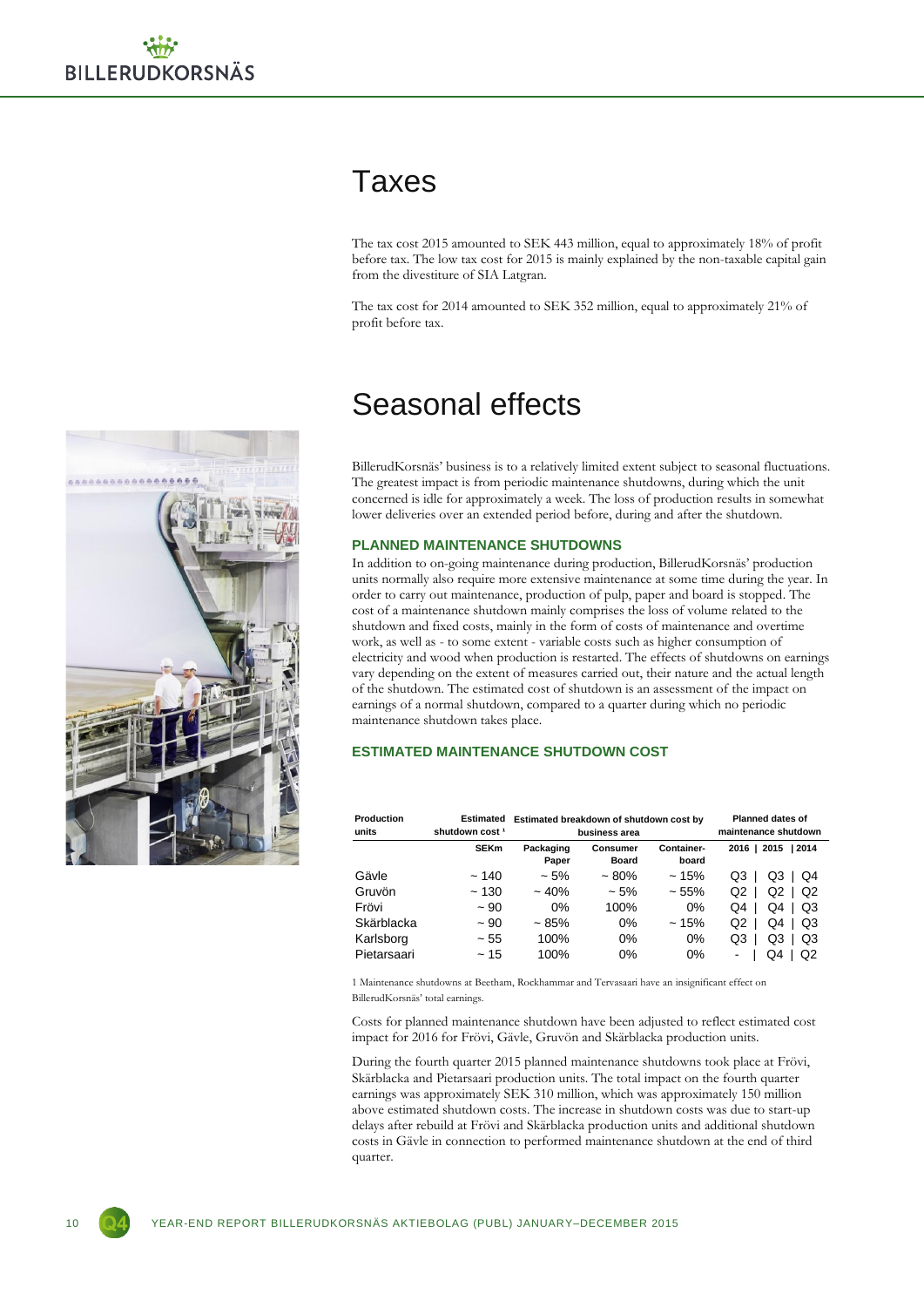### Parent company

The parent company BillerudKorsnäs AB includes from 2015 the sales organisation for the Nordic market and markets outside Europe, and the head office functions.

Operating profit for 2015 amounted to SEK -185 million compared with SEK -400 million in 2014 excluding operating profit from the Gruvön production unit. The increase is mainly due to changed principles for allocation of the parent company's costs to subsidiaries and from positive impact from hedging contracts and revaluations of accounts receivable.

The parent company hedges both its' own and the Group's net currency flows. The parent company's earnings include the results of these hedging measures. This result amounted to SEK -125 million (-253).

The parent company has received dividend from subsidiaries amounting to SEK 1 524 million (42).

The average number of employees was 96 (91). Cash and bank balances and short-term investments amounted to SEK 10 million (499).

### Largest shareholders

#### **BILLERUDKORSNÄS' TEN LARGEST SHAREHOLDERS (31 DEC 2015)**

|                                      | Number of   | Number of |
|--------------------------------------|-------------|-----------|
| Shareholder                          | shares      | votes, %  |
| FRAPAG Beteiligungsholding AG        | 31 300 000  | 15.1      |
| AMF Insurance & Funds                | 13 603 075  | 6.6       |
| Swedbank Robur Funds                 | 8 764 343   | 4.2       |
| Fourth Swedish National Pension Fund | 6 199 261   | 3.0       |
| Handelsbanken Funds                  | 4 567 269   | 2.2       |
| Lannebo Funds                        | 4 443 388   | 2.1       |
| Norges Bank Investment Management    | 4 242 873   | 2.1       |
| DFA Funds (USA)                      | 4 043 430   | 2.0       |
| Alecta                               | 4 000 000   | 1.9       |
| Catella Funds                        | 3 705 248   | 1.8       |
| <b>Total 10 largest shareholders</b> | 84 868 887  | 41.0      |
| Total number of shares in the market | 206 951 152 | 100.0     |

### Distribution of shares

#### **DISTRIBUTION OF SHARES (31 DEC 2015)**

| 206 951 152 |
|-------------|
| -1 268 682  |
| 208 219 834 |
|             |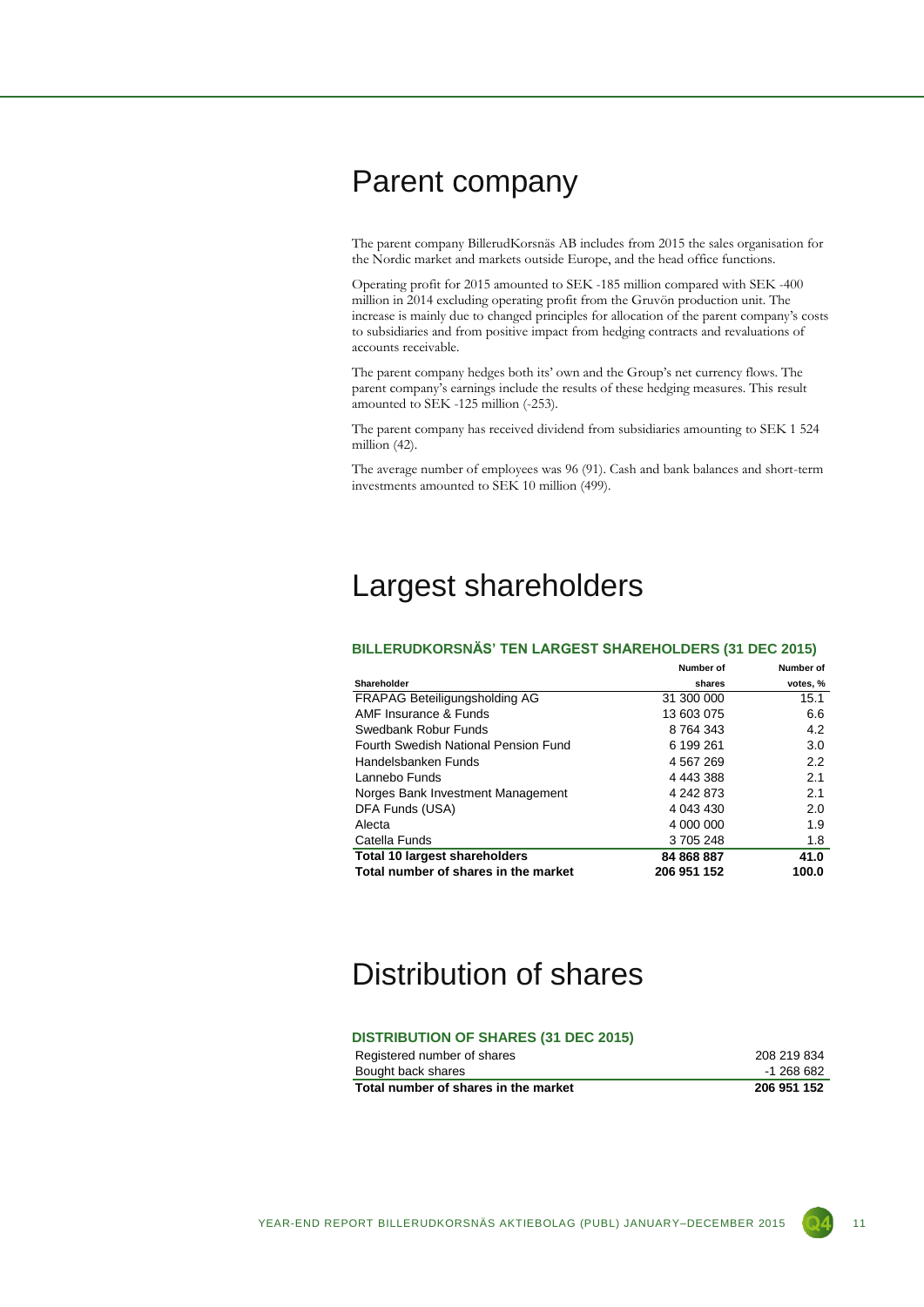# Significant risks and uncertainties

BillerudKorsnäs' products are generally dependent on the business cycle, in terms of both price development and potential sales volumes. The Group is exposed to currency fluctuations, since most revenues are invoiced in foreign currency, while a large part of operating expenses are in SEK. A more in-depth description of risks and a sensitivity analysis is provided on pages 21-26 of the 2014 Annual Report.

### Related party transactions

No transactions have taken place between BillerudKorsnäs and related parties that significantly affect the company's position and earnings.

### Events after the end of the quarter

No significant events have occurred after the end of the quarter.

### Accounting principles

The interim report for the Group is prepared in accordance with IAS 34 Interim Financial Reporting and the Swedish Annual Accounts Act. The accounting principles applied in this interim report are the same as those used in the most recent annual report for 2014, see pages 28-35 and page 70 for definitions of key indicators. The interim report for the parent company is prepared in accordance with the Swedish Annual Accounts Act. Key figure definitions are provided on page 17 of this report.

Solna, 9 February 2016

Per Lindberg, CEO

**FINANCIAL CALENDAR**

- **Q1 – 21 April 2016**
- **2016 Annual General Meeting – 10 May 2016**
- **Q2 – 20 July 2016**
- **Q3 – 21 October 2016**

**Annual report for 2015 will be published in April 2016**

The information in this interim report is such that BillerudKorsnäs AB (publ) is obliged to disclose under the Swedish Securities Market Act. This report has been prepared in both a Swedish and an English version. The report has not been reviewed by the company's auditors.

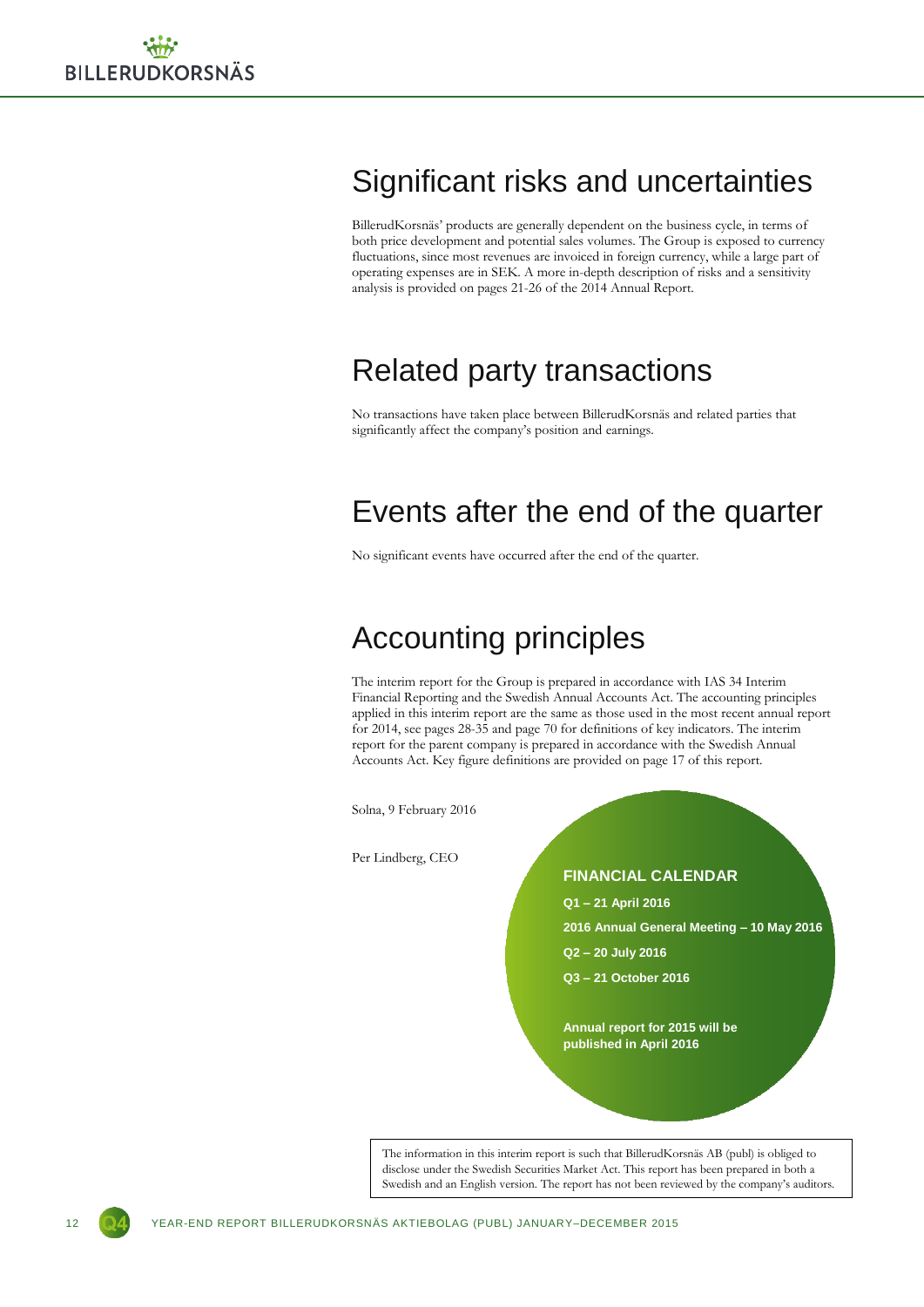# BillerudKorsnäs Group

### Income statement

|                                                         | Quarter |           |         | Full year |          |  |
|---------------------------------------------------------|---------|-----------|---------|-----------|----------|--|
| <b>SEKm</b>                                             | Q4-15   | $Q3 - 15$ | Q4-14   | 2015      | 2014     |  |
| Net sales                                               | 5 2 1 3 | 5478      | 5 1 2 4 | 21 814    | 20 853   |  |
| Other income                                            | 34      | 474       | 41      | 594       | 118      |  |
| <b>Operating income</b>                                 | 5 2 4 7 | 5952      | 5 1 6 5 | 22 408    | 20 971   |  |
| Change in inventories                                   | -49     | $-119$    | 192     | $-214$    | 63       |  |
| Raw materials and consumables                           | $-2448$ | $-2589$   | $-2693$ | $-10.597$ | $-10490$ |  |
| Other external costs                                    | $-1223$ | $-1142$   | $-1085$ | $-4421$   | $-4245$  |  |
| Employee benefits expense                               | $-850$  | $-718$    | $-769$  | $-3167$   | $-3020$  |  |
| Depreciation and impairment of non-current assets       | $-351$  | $-358$    | $-349$  | $-1417$   | $-1.378$ |  |
| Profit/Loss from participations in associated companies | -6      |           | -1      | -6        |          |  |
| <b>Operating expenses</b>                               | -4 927  | -4 926    | $-4705$ | $-19822$  | $-19070$ |  |
| <b>Operating profit/loss</b>                            | 320     | 1 0 2 6   | 460     | 2586      | 1901     |  |
| Financial income and expenses                           | $-57$   | $-39$     | $-49$   | $-175$    | $-248$   |  |
| Profit/Loss before tax                                  | 263     | 987       | 411     | 2411      | 1653     |  |
| Taxes                                                   | $-64$   | $-125$    | $-82$   | $-443$    | $-352$   |  |
| Net profit/loss for the period                          | 199     | 862       | 329     | 1968      | 1 301    |  |
| Profit/Loss attributable to:                            |         |           |         |           |          |  |
| Owners of the parent company                            | 200     | 722       | 322     | 1811      | 1 2 7 7  |  |
| Non-controlling interests                               | $-1$    | 140       | 7       | 157       | 24       |  |
| Net profit/loss for the period                          | 199     | 862       | 329     | 1968      | 1 301    |  |
| Earnings per share, SEK                                 | 0.96    | 3.49      | 1.56    | 8.75      | 6.18     |  |
| Diluted earnings per share, SEK                         | 0.96    | 3.48      | 1.55    | 8.73      | 6.16     |  |

### Statement of comprehensive income

|                                                                              | Quarter |           |              | Full year |         |
|------------------------------------------------------------------------------|---------|-----------|--------------|-----------|---------|
| <b>SEKm</b>                                                                  | Q4-15   | $Q3 - 15$ | Q4-14        | 2015      | 2014    |
| Net profit/loss for the period                                               | 199     | 862       | 329          | 1968      | 1 301   |
| Other comprehensive income                                                   |         |           |              |           |         |
| Items that will not be reclassified to profit or loss                        |         |           |              |           |         |
| Actuarial gains or losses on defined benefit pension plans                   | 35      |           | 2            | $-28$     | -67     |
| Tax attributable to items not to be reclassified to profit or loss           | -8      |           |              | 6         | 15      |
| Total items never reclassified to profit or loss                             | 27      |           | $\mathbf{2}$ | $-22$     | $-52$   |
| Items that have been or may be reclassified subsequently to profit or        |         |           |              |           |         |
| Differences arising from the translation of foreign operations' accounts     | $-45$   | 14        | 75           | -82       | 136     |
| Change in fair value of shareholding in Bergvik Skog                         | 454     | 5         | 15           | 456       | 22      |
| Change in fair value of cash flow hedges                                     | 57      | -66       | $-86$        | 141       | $-204$  |
| Tax attributable to items that have been or may be reclassified subsequently |         |           |              |           |         |
| to profit or loss                                                            | $-13$   | 15        | 19           | $-31$     | 45      |
| Total items that have been or may be reclassified subsequently to profit     | 453     | $-32$     | 23           | 484       | $-1$    |
| or loss                                                                      |         |           |              |           |         |
| Total comprehensive income for the period                                    | 679     | 830       | 354          | 2 4 3 0   | 1 2 4 8 |
| Attributable to:                                                             |         |           |              |           |         |
| Owners of the parent company                                                 | 679     | 694       | 345          | 2 2 7 8   | 1 2 2 0 |
| Non-controlling interests                                                    |         | 136       | 9            | 152       | 28      |
| Total comprehensive income for the period                                    | 679     | 830       | 354          | 2 4 3 0   | 1 2 4 8 |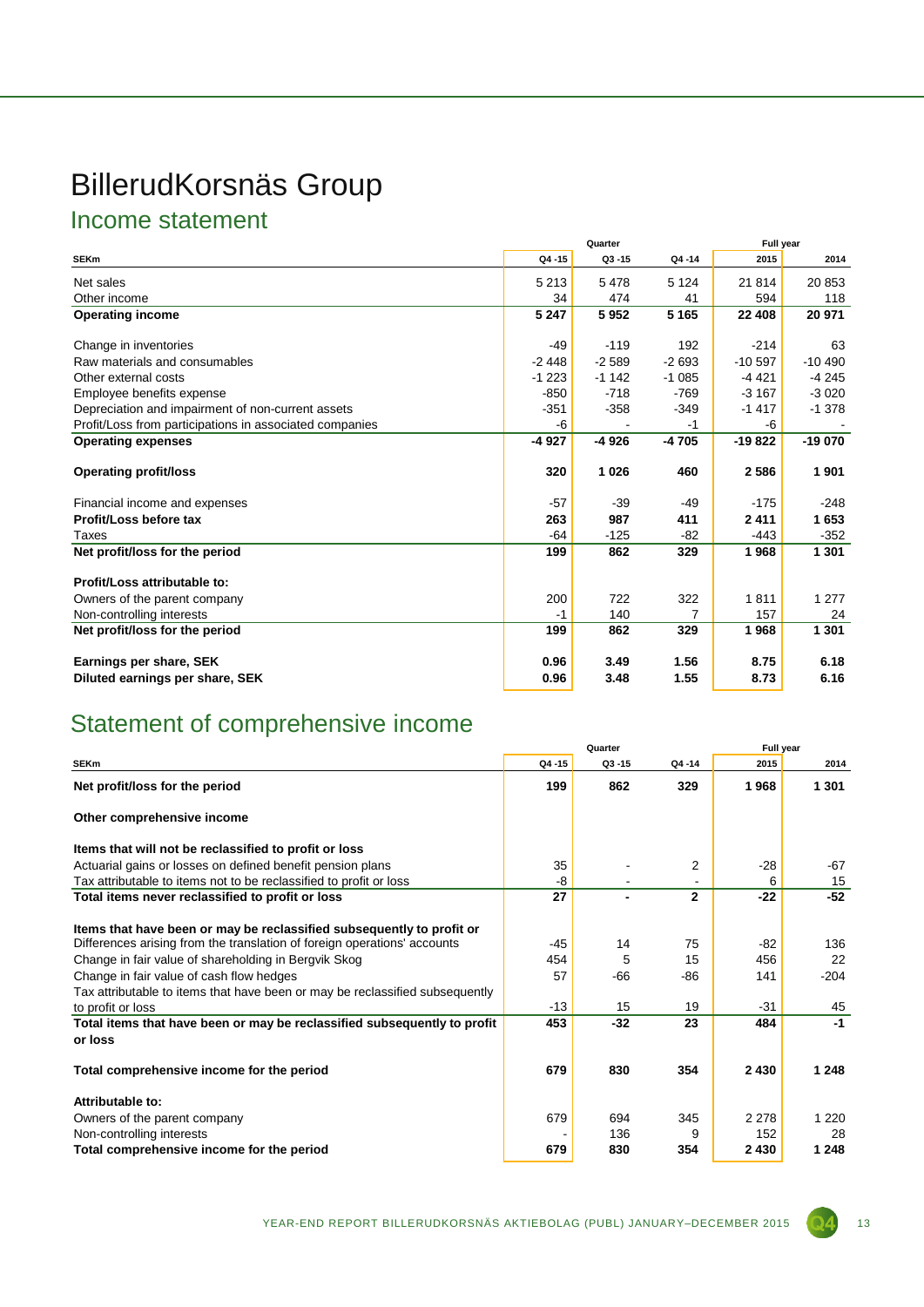### Balance sheet

|                                                     | 31 Dec   | 30 Sep  | 31 Dec  |
|-----------------------------------------------------|----------|---------|---------|
| <b>SEKm</b>                                         | 2015     | 2015    | 2014    |
| Intangible assets                                   | 2 3 8 4  | 2 4 0 7 | 2 5 8 0 |
| Property, plant and equipment                       | 14812    | 14 653  | 14 873  |
| Other non-current assets                            | 1 3 4 1  | 876     | 848     |
| <b>Total non-current assets</b>                     | 18 537   | 17936   | 18 301  |
| Inventories                                         | 2842     | 2888    | 3 1 4 5 |
| Accounts receivable                                 | 2512     | 2695    | 2601    |
| Other current assets                                | 1 0 0 4  | 736     | 925     |
| Cash and cash equivalents                           | 188      | 377     | 737     |
| <b>Total current assets</b>                         | 6546     | 6696    | 7408    |
| <b>Total assets</b>                                 | 25 083   | 24 632  | 25 709  |
| Equity attributable to owners of the parent company | 12 2 5 3 | 11 567  | 10 615  |
| Non-controlling interests                           | 165      | 166     | 89      |
| <b>Total equity</b>                                 | 12 4 18  | 11 733  | 10704   |
| Interest-bearing liabilities                        | 3027     | 3537    | 4672    |
| Provisions for pensions                             | 783      | 821     | 772     |
| Other provisions                                    | 45       | 166     | 67      |
| Deferred tax liabilities                            | 3 1 8 6  | 2925    | 2986    |
| <b>Total non-current liabilities</b>                | 7041     | 7449    | 8 4 9 7 |
| Interest-bearing liabilities                        | 1 3 6 8  | 1 3 8 4 | 2417    |
| Accounts payables                                   | 2679     | 2610    | 2514    |
| Other liabilities and provisions                    | 1577     | 1 4 5 6 | 1577    |
| <b>Total current liabilities</b>                    | 5624     | 5 4 5 0 | 6 5 0 8 |
| <b>Total equity and liabilities</b>                 | 25 083   | 24 632  | 25 709  |

### Statement of changes in equity

|                                                         | Full year | Jan-Sep | Full year |
|---------------------------------------------------------|-----------|---------|-----------|
| <b>SEKm</b>                                             | 2015      | 2015    | 2014      |
| <b>Opening balance</b>                                  | 10704     | 10704   | 9917      |
| Comprehensive income for the period                     | 2 4 3 0   | 1751    | 1 2 4 8   |
| Share-based payment to be settled in equity instruments | 11        | 5       | 4         |
| Dividend to owners of the parent company                | $-651$    | -651    | -465      |
| Dividend to non-controlling interests                   | $-76$     | -76     |           |
| <b>Closing balance</b>                                  | 12 4 18   | 11 733  | 10704     |
| Equity attributable to:                                 |           |         |           |
| Owners of the parent company                            | 12 253    | 11 567  | 10 615    |
| Non-controlling interests                               | 165       | 166     | 89        |
| <b>Closing balance</b>                                  | 12 4 18   | 11 733  | 10704     |

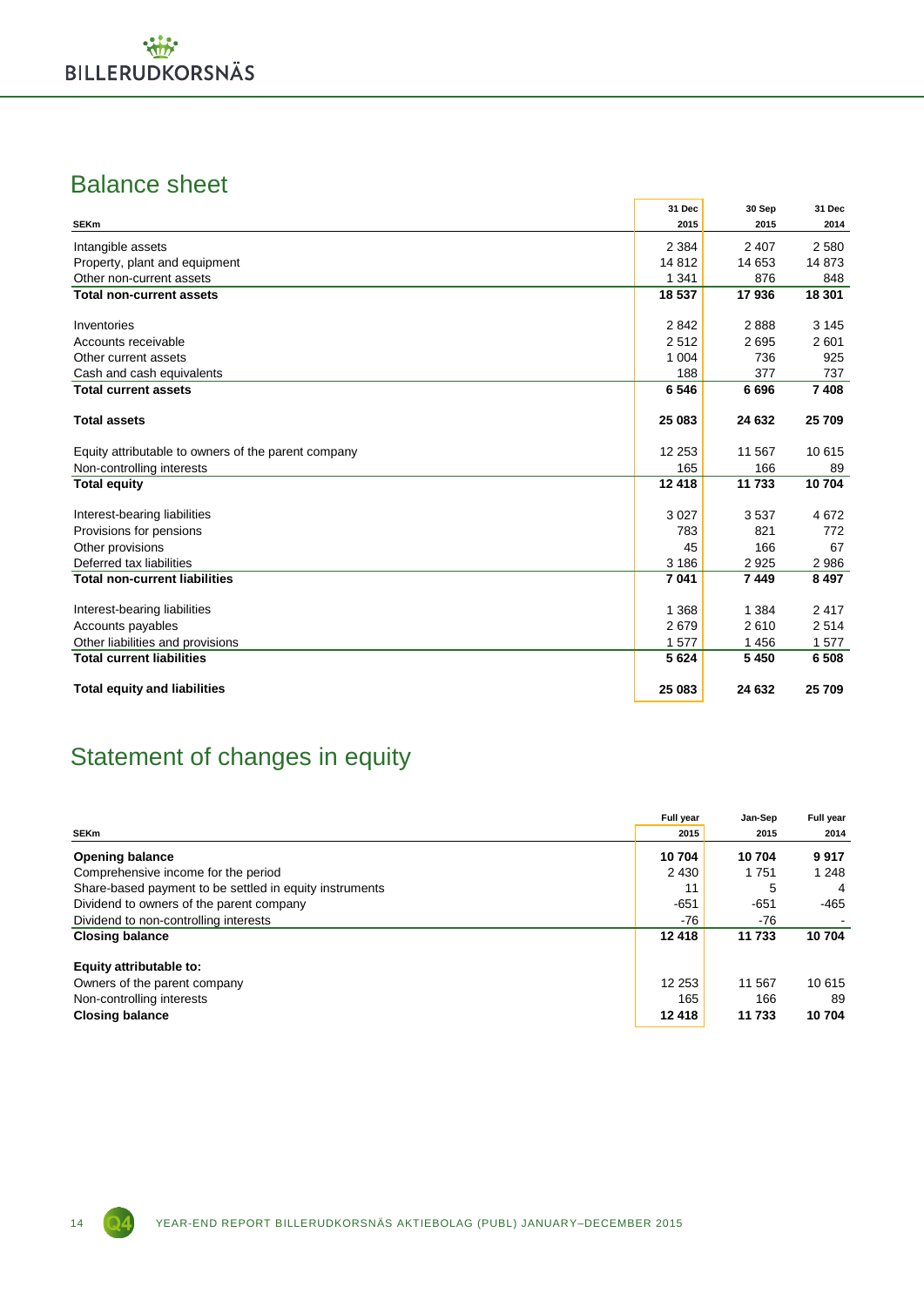### Statement of cash flow

|                                                        |        | Quarter   | Full year |         |          |
|--------------------------------------------------------|--------|-----------|-----------|---------|----------|
| <b>SEKm</b>                                            | Q4-15  | $Q3 - 15$ | Q4-14     | 2015    | 2014     |
| Operating surplus, etc. *                              | 692    | 1012      | 857       | 3622    | 3 2 4 8  |
| Change in working capital, etc.                        | 222    | 84        | $-33$     | 120     | 236      |
| Net financial items, taxes, etc.                       | -10    | $-140$    | 75        | -84     | -369     |
| Cash flow from operating activities                    | 904    | 956       | 899       | 3658    | 3 1 1 5  |
| Investments in property, plant and equipment           | $-514$ | $-416$    | -480      | $-1672$ | $-1.382$ |
| Acquisition of financial assets                        | $-36$  |           |           | $-38$   | $-2$     |
| Sales of subsidiary                                    | $-2$   | 943       |           | 941     |          |
| Disposal of property, plant and equipment              | 6      |           | 8         | 9       | 8        |
| Cash flow from investing activities                    | $-546$ | 528       | $-472$    | -760    | $-1.376$ |
| Change in interest-bearing receivables                 | 12     | -6        | $-3$      |         | -3       |
| Change in interest-bearing liabilities                 | $-527$ | $-1266$   | $-55$     | $-2687$ | $-1082$  |
| Dividend to owners of the parent company               |        |           |           | $-651$  | -465     |
| Dividend to non-controlling interests                  |        | -76       |           | $-76$   |          |
| Cash flow from financing activities                    | $-515$ | $-1348$   | $-58$     | $-3414$ | $-1550$  |
| Total cash flow (=change in cash and cash equivalents) | -157   | 136       | 369       | $-516$  | 189      |
| Cash and cash equivalents at start of period           | 377    | 214       | 341       | 737     | 497      |
| Translation differences in cash and cash equivalents   | $-32$  | 27        | 27        | -33     | 51       |
| Cash and cash equivalents at the end of the period     | 188    | 377       | 737       | 188     | 737      |

\* The amount for the period January-December 2015 takes into account operating profit of SEK 2 586 million, reversed depreciation SEK 1 417 million, capital result SEK 5 million, result from associated companies SEK 6 million, result from sale of Latgran SEK -440 million, decrease in pension liabilities SEK -28 million, other provisions SEK 91 million, net of produced and sold electricity certificates and sold emission rights SEK -26 million and incentive programmes SEK 11 million. The amount for the period January-December 2014 takes into account operating profit of SEK 1 901 million, reversed depreciation SEK 1 378 million, decrease in pension liabilities SEK -37 million, other provisions SEK -41 million, net of produced and sold electricity certificates and sold emission rights SEK 43 million and incentive programme SEK 4 million.

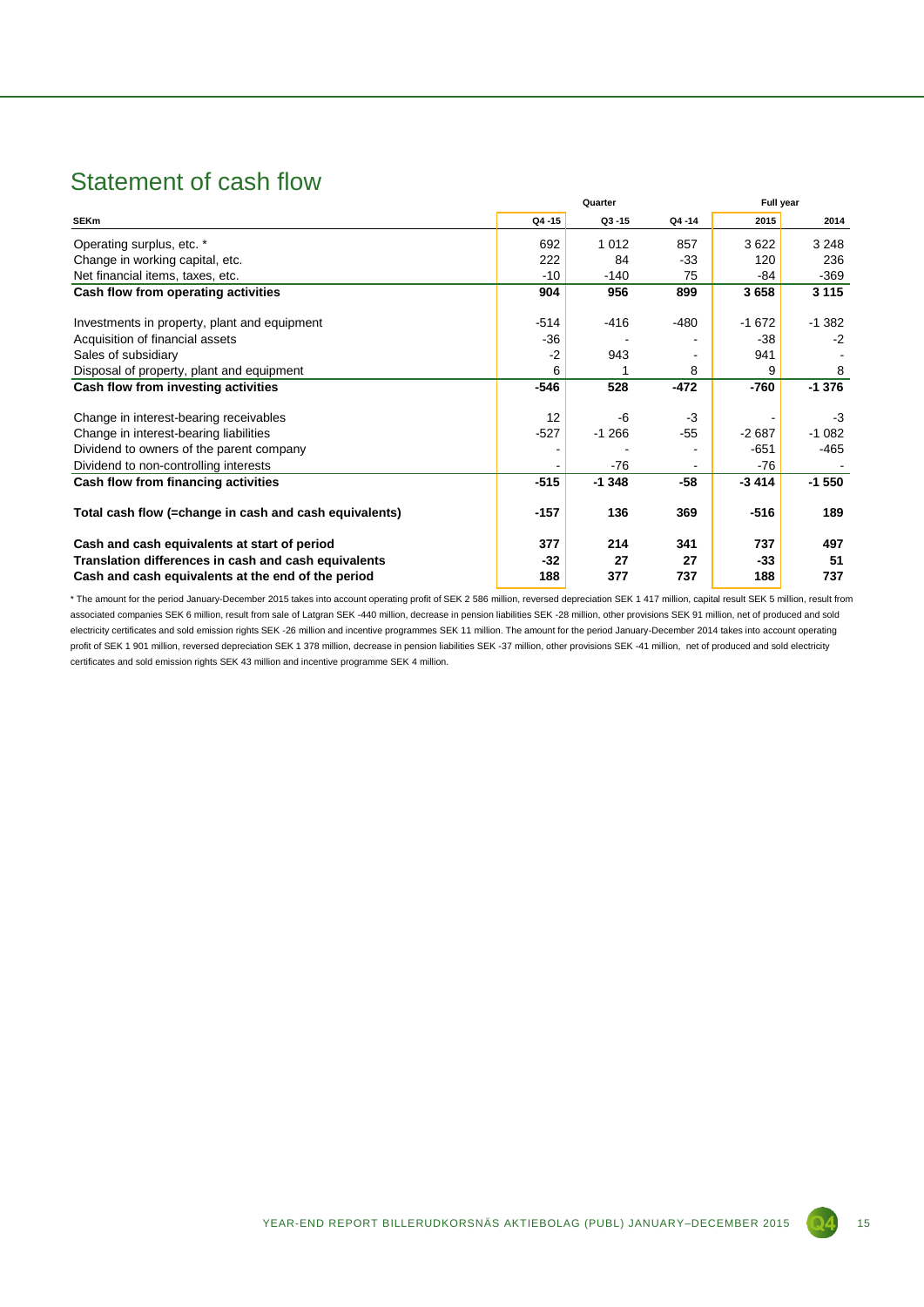### Note financial assets and liabilities

| Group 31 December 2015                   | Derivatives in<br>hedge  | <b>Accounts and</b><br>accounting loan receivables | Available for-sale<br>financial assets | <b>Financial liabilities measured at</b><br>amortised costs | <b>Total carrying</b><br>amount | Fair value |
|------------------------------------------|--------------------------|----------------------------------------------------|----------------------------------------|-------------------------------------------------------------|---------------------------------|------------|
| Other shares and participations          |                          |                                                    | 1 2 8 9                                |                                                             | 1 2 8 9                         | 1 2 8 9    |
| Long-term receivables                    |                          | 18                                                 |                                        |                                                             | 18                              | 18         |
| Accounts receivable                      | $\overline{\phantom{a}}$ | 2512                                               |                                        | $\overline{\phantom{a}}$                                    | 2512                            | 2512       |
| Other receivables                        | 97                       | 637                                                |                                        | -                                                           | 734                             | 734        |
| Cash and cash equivalents <sup>1</sup>   |                          | 188                                                |                                        |                                                             | 188                             | 188        |
| Total                                    | 97                       | 3 3 5 5                                            | 1 2 8 9                                |                                                             | 4741                            | 4741       |
| Non-current interest-bearing liabilities |                          |                                                    |                                        | 3 0 2 7                                                     | 3 0 2 7                         | 3 0 8 1    |
| Current interest-bearing liabilities     |                          |                                                    |                                        | 368                                                         | 1 3 6 8                         | 1 3 6 8    |
| Accounts payables                        |                          |                                                    |                                        | 2679                                                        | 2679                            | 2679       |
| Other liabilities                        | 174                      |                                                    |                                        | 264                                                         | 438                             | 438        |
| <b>Total</b>                             | 174                      |                                                    |                                        | 7 3 3 8                                                     | 7512                            | 7566       |

| Group 31 December 2014                   | Derivatives in<br>hedge | <b>Accounts and</b><br>accounting loan receivables | Available for-sale<br>financial assets | <b>Financial liabilities measured at</b><br>amortised costs | <b>Total carrying</b><br>amount | Fair value |
|------------------------------------------|-------------------------|----------------------------------------------------|----------------------------------------|-------------------------------------------------------------|---------------------------------|------------|
| Other shares and participations          |                         |                                                    | 806                                    |                                                             | 806                             | 806        |
| Long-term receivables                    |                         | 9                                                  |                                        |                                                             | 9                               | 9          |
| Accounts receivable                      | $\blacksquare$          | 2601                                               |                                        |                                                             | 2601                            | 2601       |
| Other receivables                        |                         | 407                                                |                                        |                                                             | 407                             | 407        |
| Cash and cash equivalents <sup>1</sup>   |                         | 737                                                |                                        |                                                             | 737                             | 737        |
| Total                                    | -                       | 3754                                               | 806                                    | $\overline{\phantom{0}}$                                    | 4560                            | 4560       |
| Non-current interest-bearing liabilities |                         |                                                    |                                        | 4672                                                        | 4672                            | 4 7 3 5    |
| Current interest-bearing liabilities     |                         |                                                    |                                        | 2417                                                        | 2417                            | 2417       |
| Accounts payables                        |                         |                                                    |                                        | 2514                                                        | 2514                            | 2514       |
| Other liabilities                        | 218                     |                                                    |                                        | 242                                                         | 460                             | 460        |
| Total                                    | 218                     |                                                    |                                        | 9845                                                        | 10 063                          | 10 126     |

1 Short-term investments are classified as "Cash and cash equivalents" when they mature less than three months after the acquisition date and are exposed to only a minor risk of fluctuation in value.

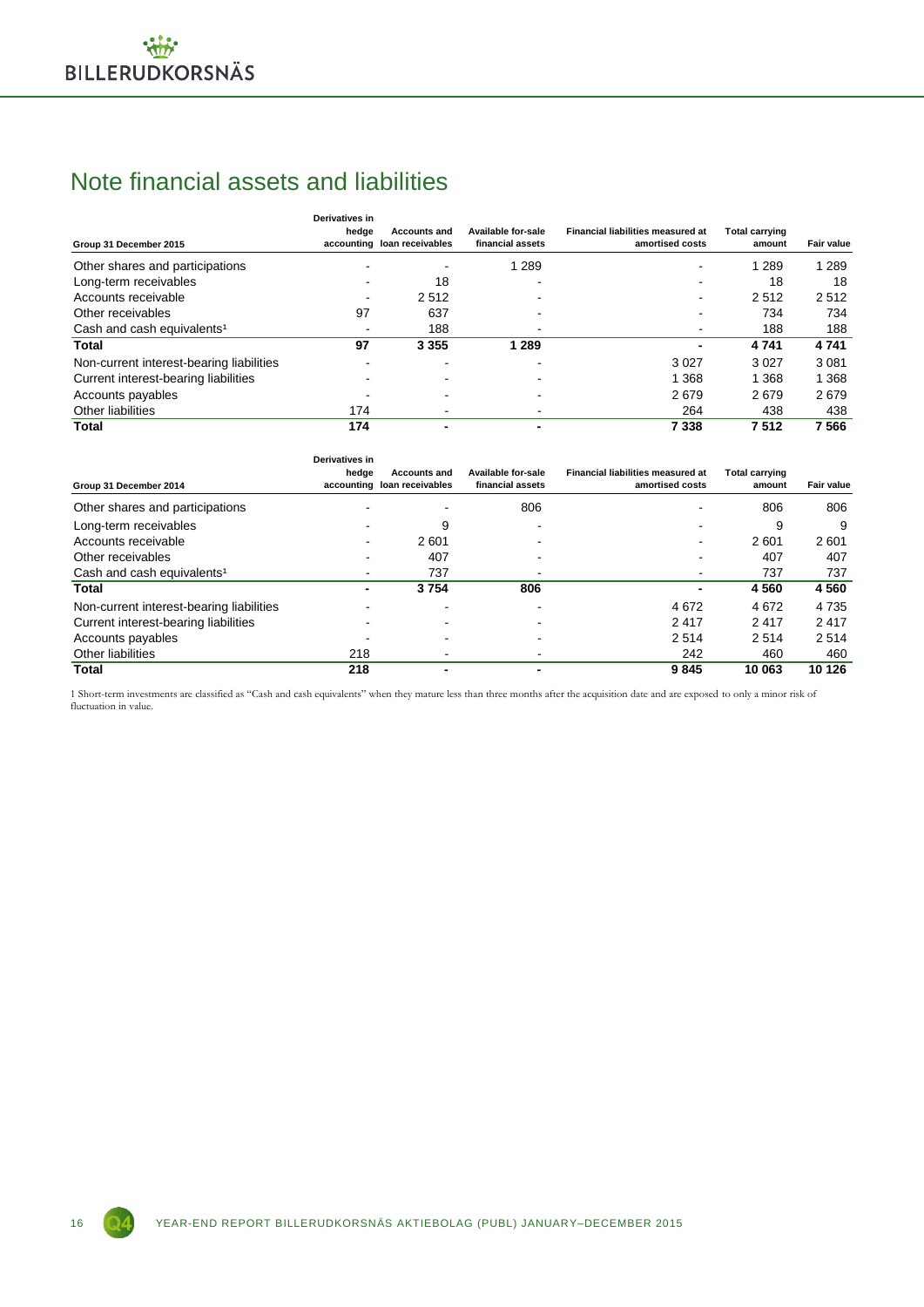### Key figures

|                                               | Full year |         |  |  |  |
|-----------------------------------------------|-----------|---------|--|--|--|
|                                               | 2015      | 2014    |  |  |  |
| <b>Margins</b>                                |           |         |  |  |  |
| EBITDA, %                                     | 18        | 16      |  |  |  |
| Operating margin, %                           | 12        | 9       |  |  |  |
| Return (rolling 12 months)                    |           |         |  |  |  |
| Return on capital employed, %                 | 15        | 11      |  |  |  |
| Return on equity, %                           | 16        | 13      |  |  |  |
| Capital structure at end of period            |           |         |  |  |  |
| Capital employed, SEKm                        | 17 397    | 17828   |  |  |  |
| Working capital, SEKm                         | 2 2 4 3   | 2 2 8 6 |  |  |  |
| Equity, SEKm                                  | 12418     | 10704   |  |  |  |
| Interest-bearing net debt, SEKm               | 4979      | 7 1 2 4 |  |  |  |
| Net debt/equity ratio                         | 0.40      | 0.67    |  |  |  |
| Interest-bearing net debt / EBITDA, multiple  | 1.24      | 2.17    |  |  |  |
| Key figures per share                         |           |         |  |  |  |
| Earnings per share, SEK                       | 8.75      | 6.18    |  |  |  |
| Dividend per share, SEK                       | 3.15      | 2.25    |  |  |  |
| Other key figures                             |           |         |  |  |  |
| Working capital as percentage of net sales, % | 10        | 11      |  |  |  |
| Gross investments, SEKm                       | 1710      | 1 3 8 4 |  |  |  |
| Average number of employees                   | 4 2 2 3   | 4 1 9 4 |  |  |  |

### **Definitions**

#### **Adjusted EBITDA**

Operating profit before depreciation adjusted for non-recurring items.

**Adjusted earnings per share** Earnings per share adjusted for nonrecurring items after tax attributable to owners of the parent company.

#### **Adjusted operating profit**

Operating profit adjusted for non-recurring items.

#### **Capital employed**

Total assets less non-interest bearing liabilities, non-interest bearing provisions and interest-bearing assets.

#### **Earnings per share**

Profit for the period, attributable to owners of the parent, divided by the average number of shares in the market.

#### **Equity**

Shareholders' equity at the end of the period.

#### **EBITDA, %**

Operating profit before depreciation  $E$ BITDA = Earnings before Interest, Taxes, Depreciation and Amortisation) as a percentage of net sales.

#### **Interest-bearing net debt**

Interest-bearing provisions and liabilities less interest-bearing assets.

**Interest-bearing net debt/ EBITDA** Interest bearing net debt at the end of the period divided by operating profit before

depreciation for the last twelve months. **MF kraft paper**

Machine Finished kraft paper.

#### **MG kraft paper** Machine Glazed kraft paper.

**NBSK** Northern Bleached Softwood Kraft.

#### **Net debt/equity ratio**

Interest-bearing net debt divided by shareholders' equity.

#### **NRI**

Non-recurring items. One-time costs not affecting the company's run rate cost level.

**Operating cash flow** Cash flow from operating activities including net investments in property, plant and equipment and acquisition of financial assets.

#### **Operating margin**

Operating profit as a percentage of net sales.

#### **Return on capital employed**

Operating profit calculated over 12 months as a percentage of average capital employed.

#### **Return on equity**

Profit for the period, attributable to owners of the parent, as a percentage of average shareholders' equity, attributable to owners of the parent.

#### **Working capital**

Inventories, accounts receivables and other operating receivables less accounts payables and other operating liabilities.

#### **Working capital as percentage of net sales**

Average working capital for the quarter, divided by annual net sales at year end or annualized net sales during interim-quarter (net sales for the quarter multiplied by four).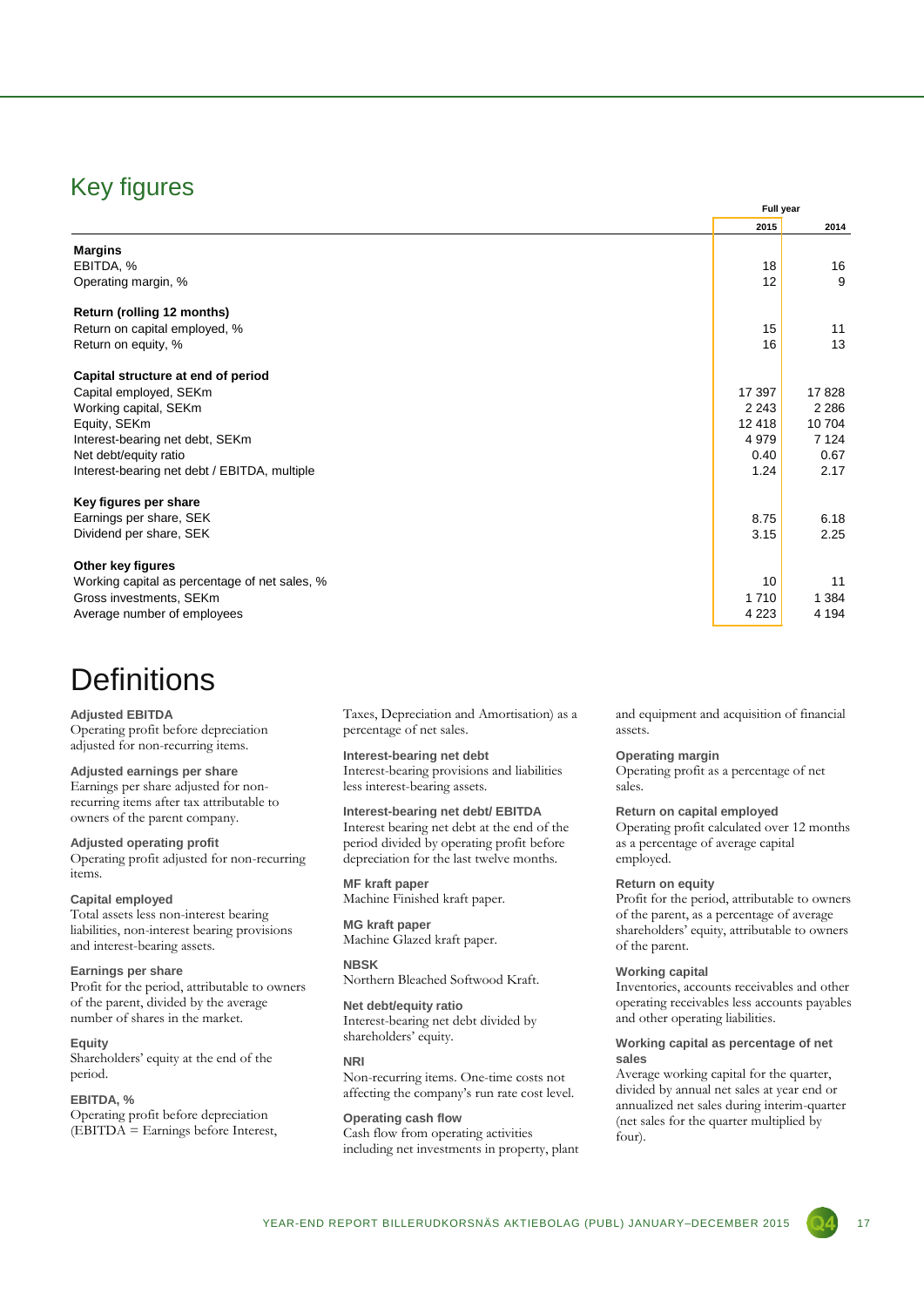# Parent Company

### Summarised income statement

|                                                 | Quarter |           | <b>Full vear</b> |         |  |
|-------------------------------------------------|---------|-----------|------------------|---------|--|
| <b>SEKm</b>                                     | Q4 -15  | $Q4 - 14$ | 2015             | 2014    |  |
| Operating income                                | 307     | 988       | 256              | 3806    |  |
| Operating expenses                              | $-150$  | $-2489$   | $-441$           | $-5152$ |  |
| <b>Operating profit/loss</b>                    | 157     | $-1501$   | $-185$           | $-1346$ |  |
| Financial income and expenses                   | $-55$   | -32       | 1 3 1 8          | $-163$  |  |
| Profit/Loss after financial income and expenses | 102     | $-1533$   | 1 1 3 3          | $-1509$ |  |
| Appropriations                                  | 707     | 950       | 707              | 950     |  |
| Profit/Loss before tax                          | 809     | $-583$    | 1840             | $-559$  |  |
| Taxes                                           | $-175$  | 135       | $-69$            | 133     |  |
| Net profit/loss for the period                  | 634     | $-448$    | 1 7 7 1          | $-426$  |  |

### Summarised balance sheet

|                                     | 31 Dec  | 31 Dec  |
|-------------------------------------|---------|---------|
| <b>SEKm</b>                         | 2015    | 2014    |
| Non-current assets                  | 10 764  | 10767   |
| <b>Current assets</b>               | 6815    | 5 0 2 0 |
| <b>Total assets</b>                 | 17 579  | 15787   |
|                                     |         |         |
| Shareholders' equity                | 7 2 6 3 | 6 1 2 9 |
| Untaxed reserves                    | 660     | 355     |
| Provisions                          | 201     | 338     |
| Interest-bearing liabilities        | 7410    | 7 206   |
| Other liabilities                   | 2 0 4 5 | 1759    |
| <b>Total equity and liabilities</b> | 17 579  | 15787   |

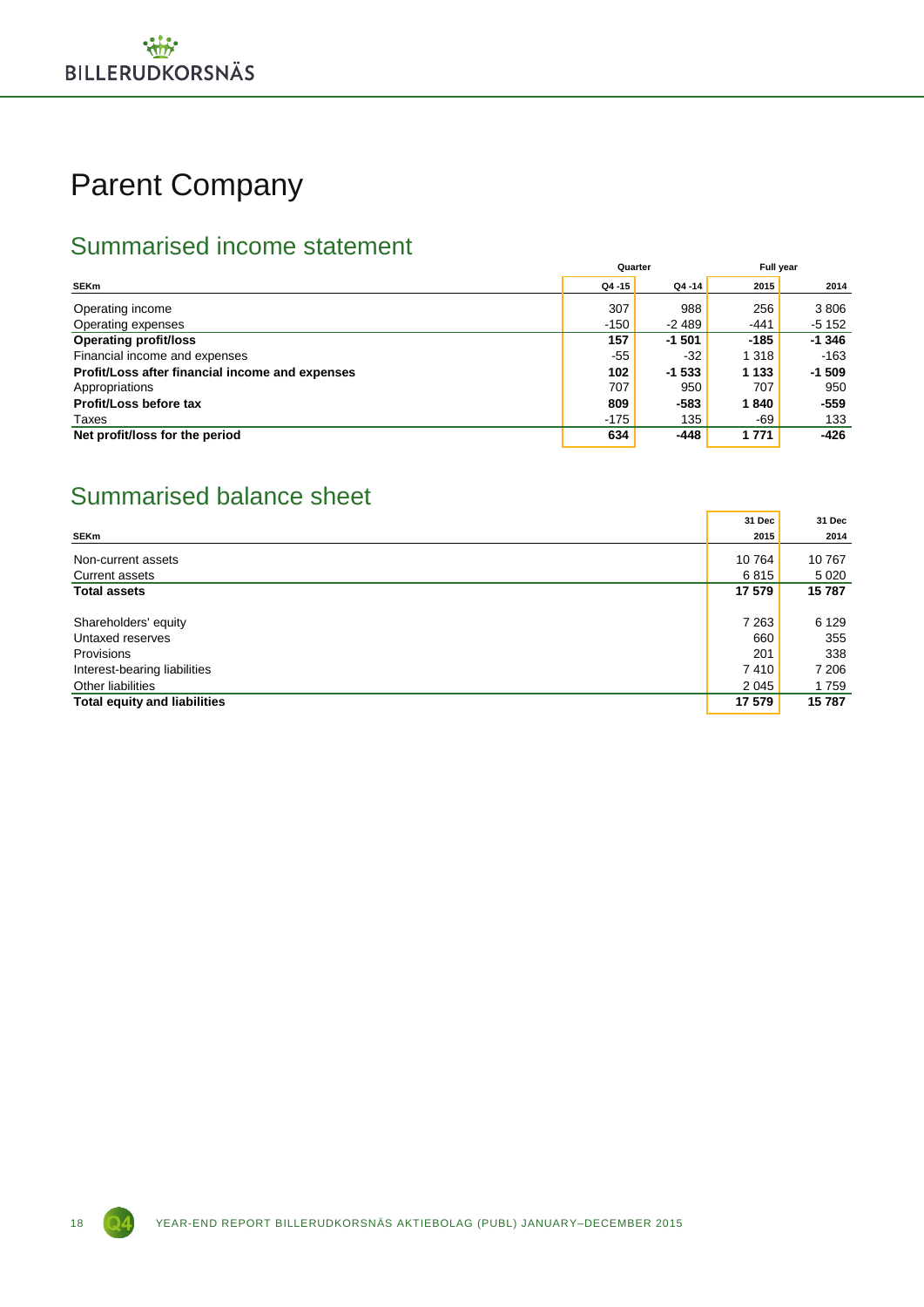# Quarterly data

The Group's business is controlled and reported according to BillerudKorsnäs' three business areas. Other units include wood supply, sales organisations, Nine AB, the Latgran Group, Bomhus Energi AB, costs for closure of Tervasaari site and dormant companies. Currency hedging etc. includes results from hedging of the Group's net currency flows, revaluation of accounts receivable and payments from customers. The part of currency exposure relating to changes in invoicing rates is included in the business area's profit or loss. Group staff and eliminations comprise Group-wide functions, Group eliminations and shares in profits/losses from participations in associated companies.

Starting from 1st of January 2016 other units will include results from wood supply, Nine AB, rental operations and dormant companies. Sales companies and Bomhus Energi AB will be allocated to business areas.

|  | Net sales quarterly per business area and for the group |  |  |  |
|--|---------------------------------------------------------|--|--|--|
|  |                                                         |  |  |  |

| <b>SEKm</b>                  | Q4 -15  | $Q3 - 15$ | $Q2 - 15$ | Q1-15          | $Q4 - 14$ | $Q3 - 14$ | $Q2 - 14$ | Q1 -14  | Jan-Dec<br><b>2015</b> | Jan-Dec<br>2014 |
|------------------------------|---------|-----------|-----------|----------------|-----------|-----------|-----------|---------|------------------------|-----------------|
| Packaging Paper              | 2 0 2 0 | 2 1 7 4   | 2 1 7 6   | 2 1 8 2        | 959       | 2058      | 2016      | 2 0 6 8 | 8552                   | 8 1 0 1         |
| <b>Consumer Board</b>        | 933     | 2006      | 2 0 4 4   | 2023           | 768       | 897       | 1822      | 949     | 8 0 0 6                | 7436            |
| Containerboard               | 880     | 926       | 722       | 801            | 816       | 773       | 767       | 792     | 3 3 2 9                | 3 1 4 8         |
| Other units                  | 387     | 368       | 596       | 661            | 609       | 487       | 512       | 589     | 2012                   | 2 1 9 7         |
| Currency hedging, etc.       | $-7$    | 4         | -49       | $-33$          | $-28$     | -24       | 11        | 12      | -85                    | $-29$           |
| Group staff and eliminations |         | -         |           | $\blacksquare$ |           |           | -         |         | $\blacksquare$         |                 |
| <b>Total Group</b>           | 5 2 1 3 | 5478      | 5489      | 5634           | 5 1 2 4   | 5 1 9 1   | 5 1 2 8   | 5410    | 21 814                 | 20 853          |

#### Operating profit quarterly per business area and for the group

| <b>SEKm</b>                  | Q4 - 15 | $Q3 - 15$ | $Q2 - 15$ | Q1 -15 | Q4 -14 | $Q3 - 14$ | $Q2 - 14$ | Q1-14             | Jan-Dec<br><b>2015</b> | Jan-Dec<br>2014 |
|------------------------------|---------|-----------|-----------|--------|--------|-----------|-----------|-------------------|------------------------|-----------------|
| Packaging Paper              | 131     | 278       | 245       | 317    | 183    | 158       | 169       | 191               | 971                    | 701             |
| Consumer Board               | 120     | 234       | 310       | 290    | 186    | 243       | 253       | 233               | 954                    | 915             |
| Containerboard               | 160     | 203       | 51        | 137    | 120    | 120       | 59        | 117               | 551                    | 416             |
| Other units                  | 4       | 353       | 71        | 56     | 28     | 45        | 35        | 58                | 484                    | 166             |
| Currency hedging, etc.       | $-7$    | 4         | -49       | $-33$  | $-28$  | $-24$     | 11        | $12 \overline{ }$ | -85                    | $-29$           |
| Group staff and eliminations | -88     | $-46$     | -86       | $-69$  | $-29$  | $-92$     | $-77$     | -70               | $-289$                 | $-268$          |
| <b>Total Group</b>           | 320     | 026       | 542       | 698    | 460    | 450       | 450       | 541               | 2586                   | 901             |

### Operating profit<sup>1</sup> quarterly per business area and for the group

| <b>SEKm</b>                     | $Q4 - 15$ | $Q3 - 15$ | $Q2 - 15$ | $Q1 - 15$      | $Q4 - 14$ | $Q3 - 14$ | $Q2 - 14$ | Q1-14 | Jan-Dec<br><b>2015</b> | Jan-Dec<br>2014 |
|---------------------------------|-----------|-----------|-----------|----------------|-----------|-----------|-----------|-------|------------------------|-----------------|
| Packaging Paper                 | 249       | 330       | 304       | 317            | 188       | 305       | 244       | 191   | 1 200                  | 928             |
| Consumer Board                  | 297       | 350       | 324       | 290            | 303       | 354       | 265       | 233   | 1 261                  | 1 1 5 5         |
| Containerboard                  | 175       | 214       | 148       | 137            | 133       | 140       | 115       | 117   | 674                    | 505             |
| Other units                     | 5         | 10        | 71        | 56             | 28        | 45        | 35        | 58    | 142                    | 166             |
| Currency hedging, etc.          | $-7$      | 4         | -49       | $-33$          | $-28$     | -24       | 11        | 12    | -85                    | $-29$           |
| Group staff and eliminations    | -88       | $-46$     | -86       | $-69$          | $-29$     | $-75$     | $-60$     | $-56$ | $-289$                 | $-220$          |
| <b>Total Group</b>              | 631       | 862       | 712       | 698            | 595       | 745       | 610       | 555   | 2903                   | 2 5 0 5         |
| Costs for maintenance shutdowns | $-310$    | $-179$    | $-170$    | ٠              | $-135$    | $-227$    | $-143$    |       | $-659$                 | $-505$          |
| Non-recurring items             | -1        | 343       |           | $\blacksquare$ | ۰         | $-68$     | $-17$     | $-14$ | 342                    | -99             |
| <b>Operating profit</b>         | 320       | 1026      | 542       | 698            | 460       | 450       | 450       | 541   | 2586                   | 1901            |

### Operating margin<sup>1</sup> quarterly per business area and for the group

|                       |         |           |           |           |           |           |           |           | Jan-Dec | Jan-Dec |
|-----------------------|---------|-----------|-----------|-----------|-----------|-----------|-----------|-----------|---------|---------|
| %                     | Q4 - 15 | $Q3 - 15$ | $Q2 - 15$ | $Q1 - 15$ | $Q4 - 14$ | $Q3 - 14$ | $Q2 - 14$ | $Q1 - 14$ | 2015    | 2014    |
| Packaging Paper       | 12      | 15        | 14        | 15        | 10        | 15        |           |           | 14      | 11      |
| <b>Consumer Board</b> | 15      |           | 16        | 14        |           | 19        | 15        | 12        | 16      | 16      |
| Containerboard        | 20      | 23        | 20        |           | 16        | 18        | 15        | 15        | 20      | 16      |
| Group                 | 12      | 16        | 13        | 12        | 12        | 14        | 12        | 10        | 13      | 12      |

#### Sales volumes quarterly per business area and for the group

|                       |         |           |           |           |           |           |           |       | Jan-Dec | Jan-Dec |
|-----------------------|---------|-----------|-----------|-----------|-----------|-----------|-----------|-------|---------|---------|
| ktonne                | Q4 - 15 | $Q3 - 15$ | $Q2 - 15$ | $Q1 - 15$ | $Q4 - 14$ | $Q3 - 14$ | $Q2 - 14$ | Q1-14 | 2015    | 2014    |
| Packaging Paper       | 281     | 294       | 288       | 300       | 275       | 288       | 294       | 310   | 163     | 167     |
| <b>Consumer Board</b> | 257     | 262       | 274       | 272       | 235       | 252       | 249       | 268   | 065     | 004     |
| Containerboard        | 132     | 139       | 106       | 129       | 134       | 127       | 128       | 139   | 506     | 528     |
| <b>Total</b>          | 670     | 695       | 668       | 701       | 644       | 667       | 671       | 717   | 2734    | 2699    |

1 Operating profit and margin are adjusted for the effects of periodical maintenance shutdowns and for non-recurring items.